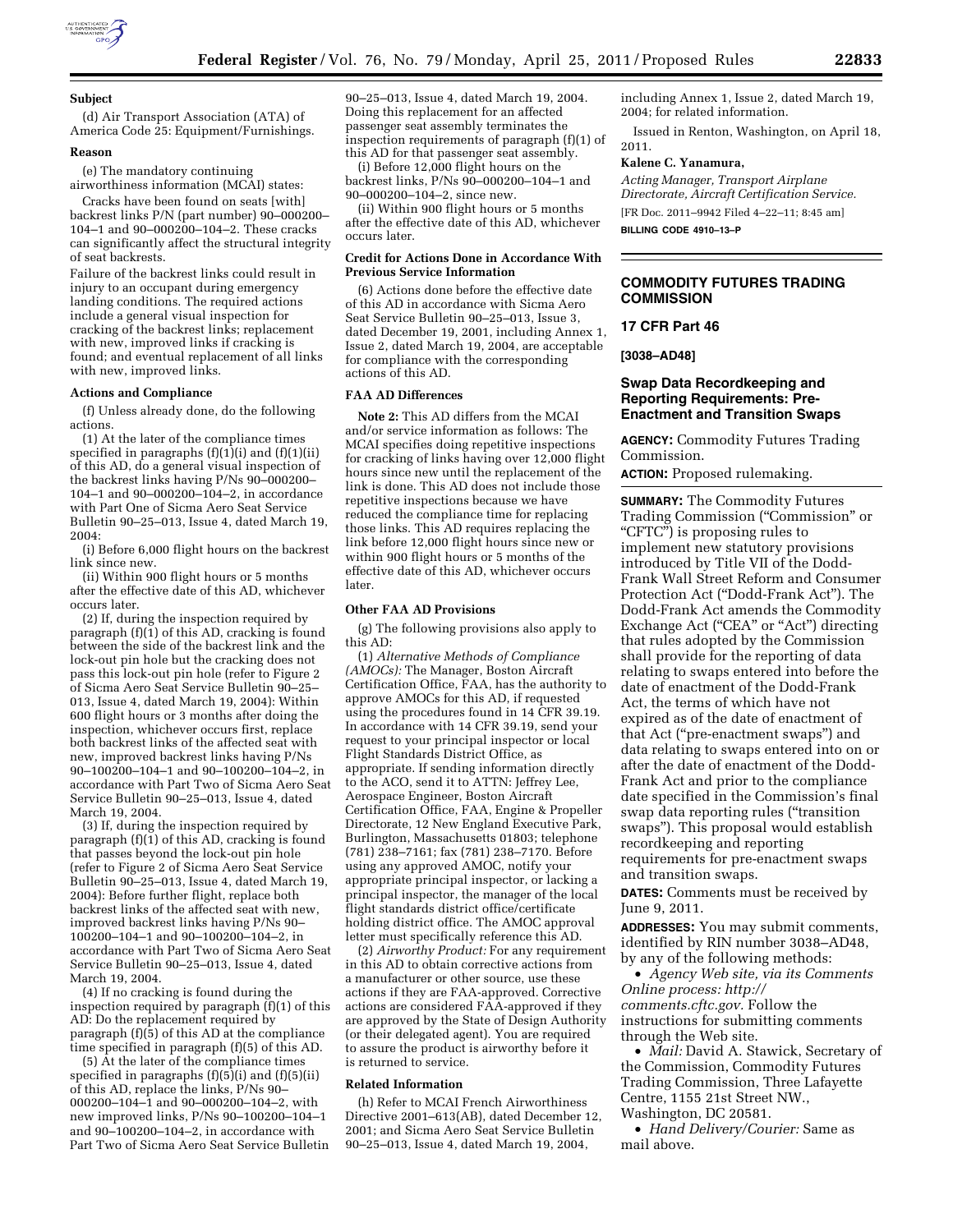• *Federal eRulemaking Portal: [http://](http://www.regulations.gov)  [www.regulations.gov.](http://www.regulations.gov)* Follow the instructions for submitting comments.

All comments must be submitted in English, or must be accompanied by an English translation. Comments will be posted as received to *[http://](http://www.cftc.gov) [www.cftc.gov.](http://www.cftc.gov)* You should submit only information that you wish to make available publicly. If you wish the Commission to consider information that may be exempt from disclosure under the Freedom of Information Act, you may submit a petition for confidential treatment according to the procedures established in CFTC Regulation 145.9.1 The Commission reserves the right, but shall have no obligation, to review, pre-screen, filter, redact, refuse or remove any or all of your submission from *[http://](http://www.cftc.gov) [www.cftc.gov](http://www.cftc.gov)* that it may deem to be inappropriate for publication, such as obscene language. All submissions that have been redacted or removed that contain comments on the merits of the rulemaking will be retained in the public comment file and will be considered as required under the Administrative Procedure Act and other applicable laws, and may be accessible under the Freedom of Information Act.

**FOR FURTHER INFORMATION CONTACT:** 

David Taylor, Branch Chief, Market Continuity, Division of Market Oversight, 202–418–5488, *[dtaylor@cftc.gov;](mailto:dtaylor@cftc.gov)* or Irina Leonova, Financial Economist, Division of Market Oversight, 202–418–5646, *[ileonova@cftc.gov;](mailto:ileonova@cftc.gov)* Commodity Futures Trading Commission, Three Lafayette Centre, 1155 21st Street, NW., Washington, DC 20581.

**SUPPLEMENTARY INFORMATION:** The Commission is proposing rules under its part 46 regulations relating to recordkeeping and reporting requirements applicable to both preenactment and transition swaps, and is soliciting comment on all aspects of the proposed rules. These rules, when adopted, will supersede interim final rules previously adopted by the Commission in part 44 of its regulations.

# **Table of Contents**

I. Background

- A. Swap Data Provisions of the Dodd-Frank Act
- B. The Commission's Proposed Rule on Swap Data Recordkeeping and Reporting Requirements
- C. The Interim Final Rules for Pre-Enactment and Transition Swaps
- II. Proposed New Regulations, Part 46

III. Related Matters

A. Regulatory Flexibility Act B. Paperwork Reduction Act C. Cost-Benefit Analysis

IV. Proposed Compliance Date V. General Solicitation of Comments

## **I. Background**

# *A. Swap Data Provisions of the Dodd-Frank Act*

On July 21, 2010, President Obama signed into law the Dodd-Frank Act.2 Title VII of the Dodd-Frank Act 3 amended the CEA<sup>4</sup> to establish a comprehensive new regulatory framework for swaps and security-based swaps. The legislation was enacted to reduce risk, increase transparency, and promote market integrity within the financial system by, among other things: (1) Providing for the registration and comprehensive regulation of swap dealers and major swap participants; (2) imposing clearing and trade execution requirements on standardized derivatives products; (3) creating robust recordkeeping and real-time reporting regimes; and  $\overline{4}$ ) enhancing the Commission's rulemaking and enforcement authorities with respect to, among others, all registered entities and intermediaries subject to the Commission's oversight.

To enhance transparency, promote standardization, and reduce systemic risk, Section 728 of the Dodd-Frank Act establishes a newly-created registered entity—the swap data repository (''SDR'') 5—to collect and maintain data related to swap transactions as prescribed by the Commission, and to make such data electronically available to regulators.6

Section 728 directs the Commission to prescribe standards for swap data recordkeeping and reporting. Specifically, Section 728 provides that:

The Commission shall prescribe standards that specify the data elements for each swap that shall be collected and maintained by each registered swap data repository.7

These standards are to apply to both registered entities and counterparties involved with swaps:

3Pursuant to Section 701 of the Dodd-Frank Act, Title VII may be cited as the ''Wall Street Transparency and Accountability Act of 2010.''

4 7 U.S.C. 1 *et seq.* 5*See also* CEA § 1a(40)(E).

6Regulations governing core principles and registration requirements for, and the duties of, SDRs are the subject of a separate notice of proposed rulemaking under part 49 of the Commission's regulations. *See* CFTC Swap Data Repositories: Proposed Rule, 75 FR 80898 (Dec. 23,  $2010$ .

7CEA § 21(b)(1)(A).

In carrying out [the duty to prescribe data element standards], the Commission shall prescribe consistent data element standards applicable to registered entities and reporting counterparties.8

Section 727 of the Dodd-Frank Act requires that each swap, either cleared or uncleared, shall be reported to a registered SDR. That Section also amends Section 1(a) of the CEA to add the definition of swap data repository:

The term 'swap data repository' means any person that collects and maintains information or records with respect to transactions or positions in, or the terms and conditions of, swaps entered into by third parties for the purpose of providing a centralized recordkeeping facility for swaps.9

Section 728 also directs the Commission to regulate data collection and maintenance by SDRs.

The Commission shall prescribe data collection and data maintenance standards for swap data repositories.10

Section 729 of the Dodd-Frank Act added to the CEA new Section 4r, which addresses reporting and recordkeeping requirements for uncleared swaps. Pursuant to this section, each swap not accepted for clearing by any derivatives clearing organization (''DCO'') must be reported to an SDR (or to the Commission if no SDR will accept the swap).

Section 729 ensures that at least one counterparty to a swap has an obligation to report data concerning that swap. The determination of this reporting counterparty depends on the status of the counterparties involved. If only one counterparty is a swap dealer ("SD"), the SD is required to report the swap. If one counterparty is a major swap participant (''MSP''), and the other counterparty is neither an SD nor an MSP (''non-SD/ MSP counterparty''), the MSP must report. Where the counterparties have the same status—two SDs, two MSPs, or two non-SD/MSP counterparties—the counterparties must select a counterparty to report the swap.11

Section 729 also provides for reporting to the Commission of uncleared swaps that are not accepted by any SDR. Under this provision, counterparties to such swaps must maintain books and records pertaining to their swaps in the manner and for the time required by the Commission, and must make these books and records available for inspection by the Commission or other specified

<sup>1</sup>Commission regulations referred to herein are found at 17 CFR Ch. 1.

<sup>2</sup> Dodd-Frank Wall Street Reform and Consumer Protection Act, Public Law 111–203, 124 Stat. 1376 (2010). The text of the Dodd-Frank Act may be accessed at *[http://www.cftc.gov/LawRegulation/](http://www.cftc.gov/LawRegulation/OTCDERIVATIVES/index.htm) [OTCDERIVATIVES/index.htm.](http://www.cftc.gov/LawRegulation/OTCDERIVATIVES/index.htm)* 

<sup>8</sup>CEA § 21(b)(1)(B).

<sup>9</sup>CEA § 1a(48).

<sup>10</sup>CEA § 21(b)(2).

<sup>11</sup>*See* CEA § 4r(a)(3).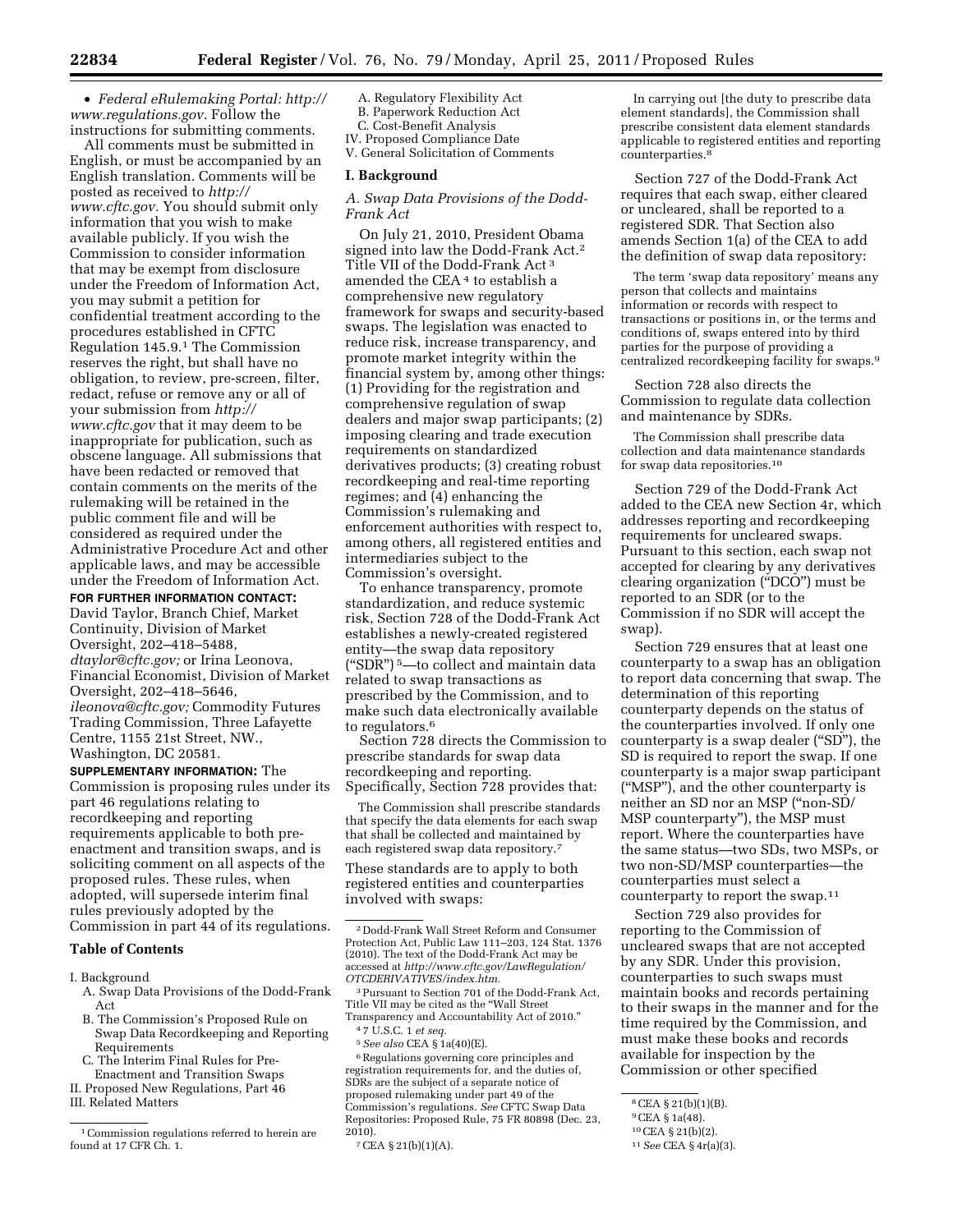regulators if requested to do so.12 It also requires counterparties to such swaps to provide reports concerning such swaps to the Commission upon its request, in the form and manner specified by the Commission.13 Such reports must be as comprehensive as the data required to be collected by SDRs.14

Section 729 establishes in new CEA Section 4r(a)(2)(A) a transitional rule applicable to pre-enactment swaps. Section 4r(a)(2)(A) provides for the reporting of pre-enactment swaps the terms of which have not expired as of the enactment of the Dodd-Frank Act to an SDR or the Commission, by a date that the Commission determines to be appropriate.<sup>15</sup> Section  $4r(a)(2)(B)$ directed the Commission to promulgate an interim final rule within 90 days of the date of enactment of the Dodd-Frank Act providing for the reporting of such pre-enactment swaps.16

Section 723 of the Dodd-Frank Act, which adds to the CEA new Section 2(h)(5), addresses the reporting of swap data for both swaps executed before the enactment of the Dodd-Frank Act 17 and swaps executed on or after the date of that enactment but before the compliance date specified in the Commission's final swap data recordkeeping and reporting rules.18 In a July 15, 2010 floor statement concerning swap data reporting as well

13CEA § 4r(c).

14CEA § 4r(d).

15Subsection (A) of CEA Section 4r(a)(2) provides that ''Each swap entered into before the date of enactment of the Wall Street Transparency and Accountability Act of 2010, the terms of which have not expired as of the date of enactment of that Act, shall be reported to a registered swap data repository or the Commission by a date that is not later than—(i) 30 days after issuance of the interim final rule; or (ii) such other period as the Commission determines to be appropriate.''

16Pursuant to Section 4r(a)(2)(B), the Commission on October 14, 2010 published in part 44 of its regulations an interim final rule instructing specified counterparties to pre-enactment swaps to report data to a registered SDR or to the Commission by a compliance date to be established in reporting rules to be promulgated under Section 2(h)(5)(A) of the CEA and advising counterparties of the necessity, inherent in the reporting requirement, to retain information pertaining to the terms of such swaps until reporting can be effectuated under permanent rules. *See* Pre-Enactment Swaps IFR, *supra,* note 17.

17*See* CFTC Interim Final Rule for Reporting Pre-Enactment Swap Transactions (''Pre-Enactment Swaps IFR''), 75 FR 63080 (Oct. 14, 2010).

18*See* CFTC Interim Final Rule for Reporting Post-Enactment Swap Transactions (''Post-Enactment Swaps IFR'' or ''Transition Swaps IFR''), 75 FR 78892 (Dec. 17, 2010).

as other aspects of the Dodd-Frank Act, Senator Blanche Lincoln emphasized that the provisions of new CEA Section 4r (added by Section 729 of the Dodd-Frank Act) and new CEA Section 2(h)(5) (added by Section 723 of the Dodd-Frank Act) ''should be interpreted as complementary to one another to assure consistency between them. This is particularly true with respect to issues such as the effective dates of these reporting requirements  $* * * "19"$ 

This proposed rule refers to the two types of swaps addressed in CEA Section  $2(h)(5)$  as follows. "Preenactment swap'' means a swap executed before date of enactment of the Dodd-Frank Act (i.e., before July 21, 2010) the terms of which have not expired as of the date of enactment of that Act.<sup>20</sup> "Transition swap" means a swap executed on or after the date of enactment of the Dodd-Frank Act (i.e., July 21, 2010) and before the compliance date specified in the final swap data reporting and recordkeeping requirements regulations in part 45 of this chapter.21 Collectively, the proposed rule refers to pre-enactment swaps and transition swaps as ''historical swaps.''

## *B. The Commission's Proposed Rule on Swap Data Recordkeeping and Reporting Requirements*

On December 8, 2010, the Commission published for comment a notice of proposed rulemaking concerning swap data (the ''Swap Data NPRM'') that would establish swap data recordkeeping and reporting requirements applicable to registered SDRs, derivatives clearing organizations (''DCOs''), designated contract markets (''DCMs''), swap execution facilities (''SEFs''), SDs, major swap participants MSPs, and non-SD/MSP counterparties.22 The latter category of swap counterparties would include but not be limited to counterparties who qualify for the statutory end user

20Subsection (A) of CEA Section 2(h)(5) *Reporting Transition Rules* provides that ''Swaps entered into before the date of the enactment of this subsection shall be reported to a registered swap data repository or the Commission no later than 180 days after the effective date of this subsection.''

21Subsection (B) of CEA Section 2(h)(5) *Reporting Transition Rules* provides that ''Swaps entered into on or after [the] date of enactment [of the Dodd-Frank Act] shall be reported to a registered swap data repository or the Commission no later than the later of (i) 90 days after [the] effective date [of Section 2(h)(5)] or (ii) such other time after entering into the swap as the Commission may prescribe by rule or regulation.''

22 75 FR 76574 (Dec. 8, 2010) (''Swap Data NPRM'').

exception with respect to particular swaps.23 Consistent with the purposes of the Dodd-Frank Act, the Swap Data NPRM would require generally that all DCOs, DCMs, SEFs, and swap counterparties keep full, complete and systematic records, together with all pertinent data and memoranda, of all activities relating to the business of such entities or persons with respect to swaps. The proposed rules contemplate that swap data reporting should include data from each of two important stages in the existence of a swap: the creation of the swap, and the continuation of the swap over its existence until its final termination or expiration. The proposed rules call for reporting of two sets of data generated in connection with the creation of the swap: primary economic terms data and confirmation data.24 Reporting of swap continuation data can follow either of two conceptual approaches described in the Swap Data NPRM: The life cycle or event flow approach, or the state or snapshot approach.25

The Swap Data NPRM did not address CEA Section 2(h)(5)'s mandate that the Commission adopt recordkeeping and reporting rules applicable to preenactment swaps or transition swaps, but instead noted that a separate rulemaking to establish requirements for these historical swaps would address the records, information and data required to be maintained and the timeframe for reporting such information to a registered SDR or to the Commission.26 This proposal would establish recordkeeping and reporting standards applicable to pre-enactment and transition swaps.

## *C. The Interim Final Rules for Pre-Enactment and Transition Swaps*

*Interim Final Rule for Pre-Enactment Swaps.* As described above, Title VII of the Dodd-Frank Act added new Section 4r(a)(2) to the CEA, which provided for the reporting of pre-enactment swaps and directed that the Commission promulgate, within 90 days of enactment of the Dodd-Frank Act, an interim final rule (''IFR'') providing for the reporting of such swaps. On October 14, 2010, pursuant to the mandate of CEA Section 4r(a)(2)(B), the Commission published in new part 44 of its regulations an IFR instructing specified counterparties to preenactment swaps to report data to a registered SDR or to the Commission by

<sup>12</sup>CEA § 4r(c)(2) requires individuals or entities that enter into an uncleared swap transaction that is not accepted by an SDR to make required books and records open to inspection by any representative of the Commission; an appropriate prudential regulator; the Securities and Exchange Commission; the Financial Stability Oversight Council; and the Department of Justice.

<sup>19</sup>Senator Blanche Lincoln, ''Wall Street Transparency and Accountability Act,'' Co*ngressional Record,* July 15, 2010, at S5923.

 $23$  CEA Section 2(h)(7).

<sup>24</sup>*See* Swap Data NPRM, *supra,* note 22 at 76580– 76582.

<sup>25</sup> *Id.* at 76583–76584.

<sup>26</sup> *Id.* at 76580 note 37.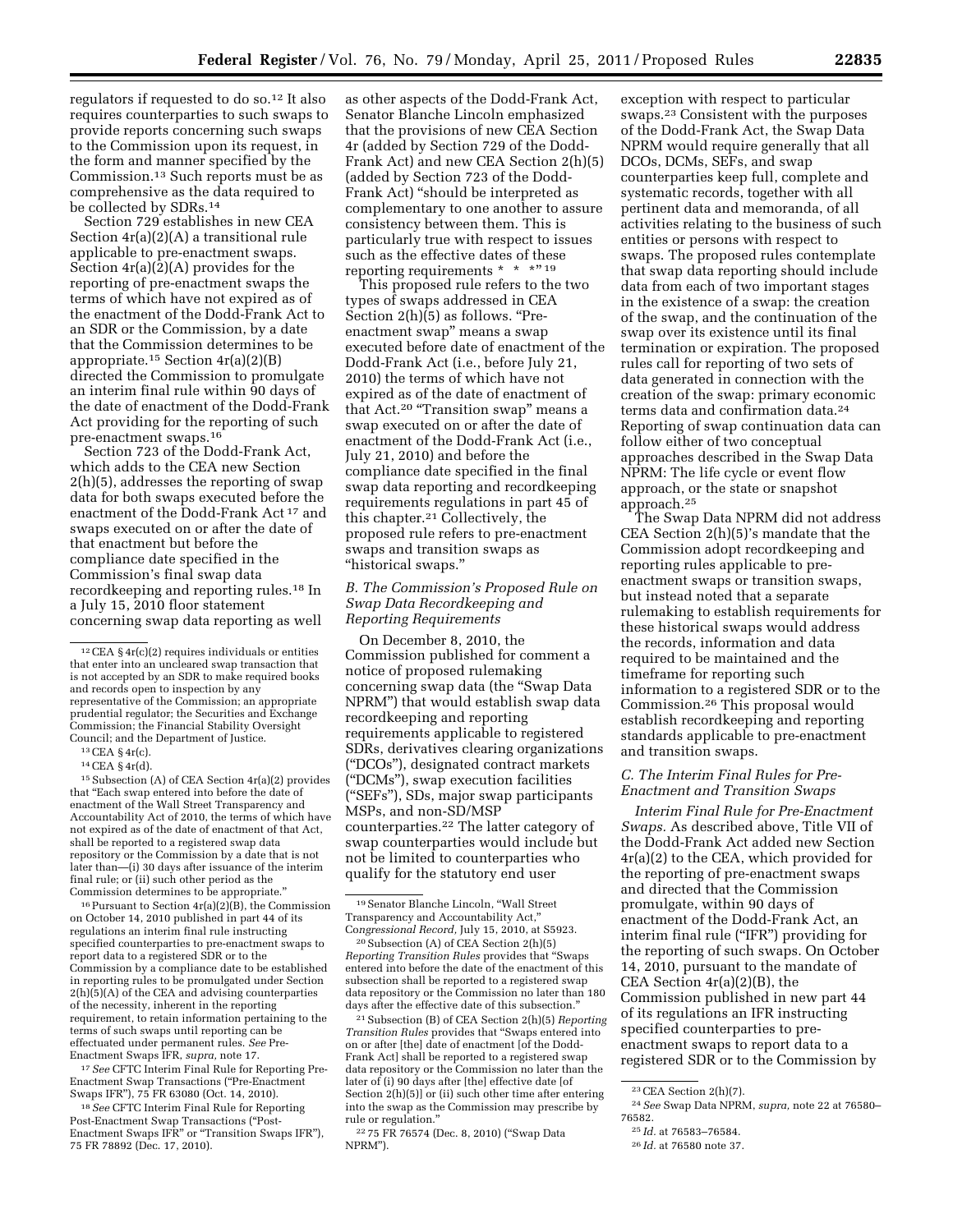a compliance date to be established in reporting rules to be promulgated under CEA Section 2(h)(5), and advising such counterparties of the necessity, inherent in the reporting requirement, to preserve information pertaining to the terms of such swaps until reporting was effectuated under permanent rules.27 This Pre-Enactment Swaps IFR stated that the reporting and recordkeeping provisions established by Section 4r and §§ 44.00–44.02 of the Commission's regulations would remain in effect until the effective date of the permanent reporting rules to be adopted by the Commission pursuant to Section 2(h)(5) of the CEA.28 A principal purpose of this IFR was to advise counterparties of the need to retain data related to swap transactions so that reporting could be effectuated under permanent rules subsequently to be adopted.

With respect to the scope and coverage of the Pre-Enactment Swaps IFR, the Commission acknowledged inconsistencies between the two Dodd-Frank provisions governing the Commission's rulemaking. Specifically, new CEA Section 4r(a)(2) limits reportable pre-enactment swaps to those whose terms have not expired on the date of enactment of the Dodd-Frank Act; Section 2(h)(5) does not contain the same qualifying language. As discussed in the Pre-Enactment Swaps IFR, the Commission believes that failure to limit the term "pre-enactment swap" to unexpired swaps would require reporting of every swap that has ever been entered into; accordingly, the Commission concluded that reportable pre-enactment swaps should be limited to those whose terms had not expired at the time of enactment.29

*Interim Final Rule for Transition Swaps.* Section 4r of the CEA did not mandate an IFR establishing reporting provisions for transition swaps. The Commission nonetheless believed that such a rule would provide clarity and guidance with respect to such swaps, by establishing that transition swaps will be subject to Section 2(h)(5)(B)'s reporting requirements and to Commission regulations to be promulgated thereunder. The Commission also believed it was prudent to advise potential counterparties to such swaps that implicit in this prospective reporting requirement is the need to retain relevant data until such time as reporting can be effected. Accordingly, on December 17, 2010 the Commission

published under Part 44 of its regulations interim final rules establishing that counterparties to transition swaps will be subject to permanent recordkeeping and reporting requirements to be adopted by the Commission pursuant to Section  $2(h)(5)(B)$  of the CEA.<sup>30</sup>

The Commission intended both the Pre-Enactment Swaps IFR and the Transition Swaps IFR to put counterparties on notice that swap data should be retained pending the adoption of permanent rules for preenactment and transition swaps under proposed part 46 of this chapter. With respect to both pre-enactment and transition swaps, the Commission stated that counterparties to these transactions should retain material information about such transactions. The Commission emphasized, however, that in the context of the interim rules, no counterparty was being required to create new records with respect to transactions that occurred in the past; instead, records relating to the terms of such transactions could be retained in their existing format to the extent and in such form as they presently exist.<sup>31</sup>

*Comments Received.* The Commission received a number of comments in response to each of the IFRs. Comments generally fell into one or more of several broad categories and in a number of instances were common to both IFRs. Some commenters observed that issuance of IFRs in advance of regulations further defining the term ''swap'' (or defining other key terms in the Dodd-Frank Act) creates legal and regulatory uncertainty and increases compliance risk; most of these commenters urged the Commission to further detail the record retention aspects of the interim final rules.32 In this connection, commenters requested that the Commission issue guidance clarifying and limiting the information that must be retained,  $33$  or create a safe harbor for good faith compliance efforts.34 Energy interests suggested that the Commission should ensure that end

34Working Group letters; EEI letter; Hess Corporation letter.

users need only report basic data in a simplified reporting scheme, or should outline categories of information that need not be retained by persons who anticipate becoming eligible for the end user exemption under the Dodd-Frank Act.35 One commenter urged greater specificity with respect to the Pre-Enactment IFR's requirements, as well as consistency with the standards adopted by the Securities and Exchange Commission (''SEC'') and international regulators, and proposed alternatives to the requirements adopted in the IFR for pre-enactment swaps, particularly with respect to reporting protocols, record retention, and confidentiality issues (notably, those confidentiality issues arising in the context of cross-border transactions).36 Another commenter urged that U.S. swap data reporting requirements should not apply with respect to foreign swaps transactions, where counterparties are non-U.S. entities.37

The Commission is mindful of these concerns and expects to consider and address them, as well as all comments received in response to this proposed rule, in formulating permanent rules applicable to pre-enactment and transition swaps.

### **II. Proposed New Regulations, Part 46**

As provided in the Commission's Swap Data NPRM,38 Pre-Enactment Swaps IFR,39 and Transition Swaps IFR,40 this proposed rule addresses the records, information, and data that must be retained for historical swaps, the timeframe for reporting data to an SDR or the Commission concerning such swaps, and the specific data to be reported.

*Recordkeeping.* For historical swaps in existence on or after the date of publication of the proposed rule, the rule would impose limited, specific recordkeeping obligations. Counterparties to such swaps would be required to keep records of an asset class-specific set of specified, minimum primary economic terms. The Commission believes that counterparties to historical swaps will possess this limited set of asset class-specific information as part of their normal

<sup>27</sup>*See* Pre-Enactment Swaps IFR, *supra* note 17, at 63083.

<sup>28</sup>*See* Pre-Enactment Swaps IFR, *supra* note 17. 29 *Id.* at 63082.

<sup>30</sup>*See* Transition Swaps IFR, *supra* note 18.

<sup>31</sup>*See* Pre-Enactment Swaps IFR, *supra* note 17, at 63086, and Transition Swaps IFR, *supra* note 18, at 78894.

<sup>32</sup>*See,* e.g., letters dated November 15, 2010 and January 18, 2011 from the Working Group of Commercial Energy Firms (''Working Group letters"); letter dated November 15, 2010 from Hess Corporation (''Hess Corporation letter''); letter dated November 15, 2010 from the Edison Electric Institute (''EEI letter''); letters dated November 15, 2010 and January 18, 2011 from the Not-for-Profit Electric End User Coalition ("Coalition letters"); letter dated January 18, 2011 from the American Gas Association ("AGA letter").

<sup>33</sup>EEI letter.

<sup>35</sup>AGA letter; Coalition letters.

<sup>36</sup>Letter dated November 12, 2010, from the International Swaps and Derivatives Association, Inc. and the Futures Industry Association.

<sup>37</sup>Letter dated January 11, 2011, from Barclays Bank PLC, BNP Paribas S.A., Deutsche Bank AG, Royal Bank of Canada, The Royal Bank of Scotland Group PLC, Société Générale and UBS AG.

<sup>38</sup>*See* Swap Data NPRM, *supra* note 20, at fn. 37. 39*See* Pre-Enactment Swaps IFR, *supra* note 17. 40*See* Transition Swaps IFR, *supra* note 18.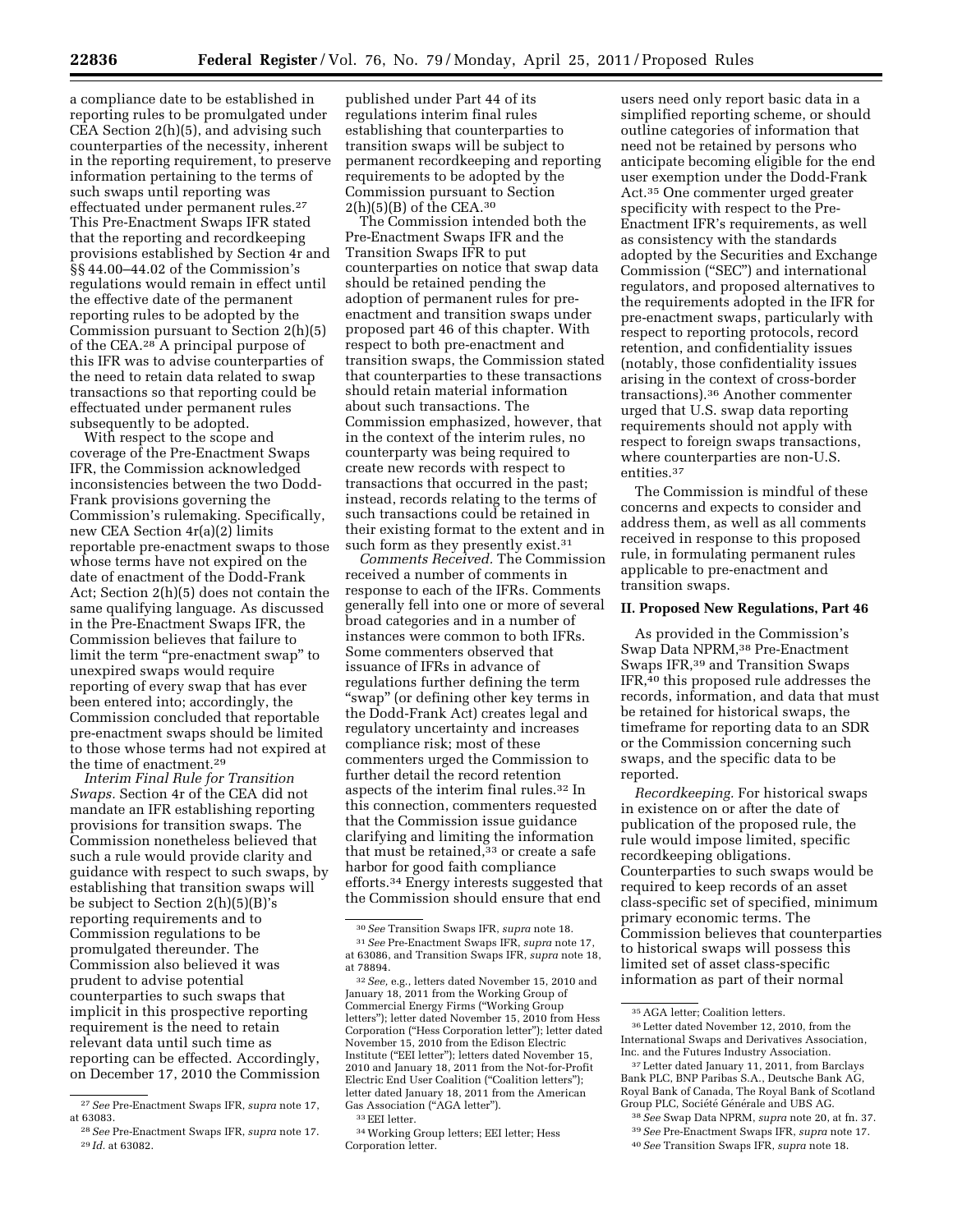business practices.41 Commission staff have consulted with industry representatives, including buy-side counterparties, concerning information routinely kept in this connection for swaps in different asset classes. Counterparties to historical swaps in existence on or after the date of publication of this proposed rule would also be required to keep records of a confirmation of their swaps if they have that information in their possession on or after the publication date (the date from which public notice of this specific proposed recordkeeping requirement is available). The Commission requests comment concerning the appropriateness of these limited recordkeeping requirements, and specifically requests comment concerning whether all counterparties to historical swaps will possess the limited set of asset class-specific information called for by the proposed rule as part of their normal business practices. If there are any counterparties to historical swaps who do not possess the limited set of asset class-specific information called for by the proposed rule, the Commission requests comment from such counterparties concerning what information concerning historical swaps such counterparties do possess, and concerning what information such counterparties retain concerning their swaps in order to meet the requirements of other applicable law, such as hedge accounting requirements or the requirements of applicable state law.

For historical swaps that were in existence as of the date of enactment of the Dodd-Frank Act but have expired or been terminated prior to the publication date of this proposed rule, a counterparty would only be required to keep records as provided in the Commission's IFRs concerning preenactment and transition swaps: namely, the information and documents relating to the terms of the swap that the counterparty possessed when the applicable IFR was published, in whatever format that information is kept by the counterparty.42

The Commission understands that the minimum primary economic terms for a swap can vary widely depending on the asset class of the underlying products or on the nature of a particular product within an asset class. Consequently, the Commission encourages the industry to reach an internal consensus about the appropriate, asset class-specific, minimum primary economic terms to be reported for pre-enactment and transition swaps. The Commission welcomes comments from industry and market participants in this regard, and will consider them in determining the minimum primary economic terms to be specified in the final swap data recordkeeping and reporting rules.

*Reporting timeframe.* The proposed rule provides that swap data reporting for historical swaps would commence on the compliance date specified in the Commission's final swap data recordkeeping and reporting regulations in part 45 of this chapter.<sup>43</sup> The Commission believes that the purposes of the Dodd-Frank Act can be best served by establishing a single date for the commencement of all swap data reporting pursuant to that Act. It also believes that the compliance date for the final swap data reporting regulations in part 45—the date on which reporting must commence—is the most practicable and appropriate date for this purpose. The effective date will be set by the Commission in its final swap data reporting regulations.44 In the Swap Data NPRM, the Commission requested comments concerning the time needed to prepare automated systems for swap data recordkeeping and reporting prior to implementation of the regulations, and it will carefully consider the comments received in response to that request. The Commission similarly requests comment concerning the proposal to specify the same compliance date as the date for initial data reporting concerning pre-enactment and transition swaps, and the time needed in this connection for preparation of necessary automated systems prior to the specified compliance date.

*Data to be reported.* The proposed rule specifies data to be reported for historical swaps. For pre-enactment and transition swaps in existence on or after the date of publication of this proposed rule, the rule specifies the data elements to be reported. For historical swaps in existence as of enactment of the DoddFrank Act which expired or were terminated prior to publication of this proposed rule, the rule provides for reporting of the information relating to the terms of the transaction that was in the possession of a reporting counterparty as of publication of the applicable Commission IFR regarding pre-enactment or transition swaps, in such format as it is kept by the reporting counterparty.

As noted above, the Dodd-Frank Act requires reporting of data concerning all swaps in existence as of the legislation's enactment.45 Data concerning preenactment swaps and transition swaps will assist achievement of the systemic risk mitigation, market transparency, and market supervision purposes for which the Dodd-Frank Act was enacted. Such data will be needed to give regulators the complete picture of the swap market which the comprehensive regulatory framework and reporting requirements of the statute are designed to provide. Data concerning historical swaps also is necessary for the Commission to prepare the semi-annual reports it is required to provide to Congress regarding the swap market.

The Commission is aware that internal swap data retention policies are not uniform among swap counterparties, and that the current automated systems of market participants vary with respect to their suitability for swap data reporting. The Commission believes it is appropriate to limit the burden placed on swap counterparties in connection with data reporting for historical swaps, to the extent that this can be done in a manner consistent with the requirements of the Dodd-Frank Act and the Commission's need for such data. The Commission has also considered comments received concerning the Pre-Enactment Swaps IFR and Transition Swaps IFR which requested that the Commission specify clearly what data would be required to be reported concerning historical swaps.

*Data reporting for historical swaps in existence as of or after publication of this proposed rule.* For each preenactment or transition swap in existence as of or after publication of this proposed rule, the rule calls (a) for an initial data report on the compliance date for data reporting, and (b), if such a historical swap has not expired or been terminated as of the compliance date specified in the final part 45 swap data reporting regulations, for ongoing reporting of required swap continuation data (as defined in the Commission's final part 45 swap data reporting

<sup>41</sup>The Commission understands that the terminology used to describe the specific terms and conditions of a swap can vary among market participants, and that agreed definitions for certain terms could increase consistency among participants in how historical swaps are described. The Commission therefore requests comment on whether the proposed minimum primary economic terms for each asset class are sufficiently clear in terms of what economic data is expected to be reported, or whether further clarification is needed in this respect.

<sup>42</sup>As used in the IFRs, ''format'' refers to the method by which the information is organized and stored. It does not refer to a recording format (i.e., a format for electronic encoding of data).

 $43$  17 CFR part 45.

<sup>44</sup>As provided in CEA Section 2(h)(5)(B), the effective date must be no sooner than 90 days after the effective date of CEA Section 2(h)(5), but may be a later date set by the Commission.  $45$  CEA Section  $4r(a)(2)(A)$ .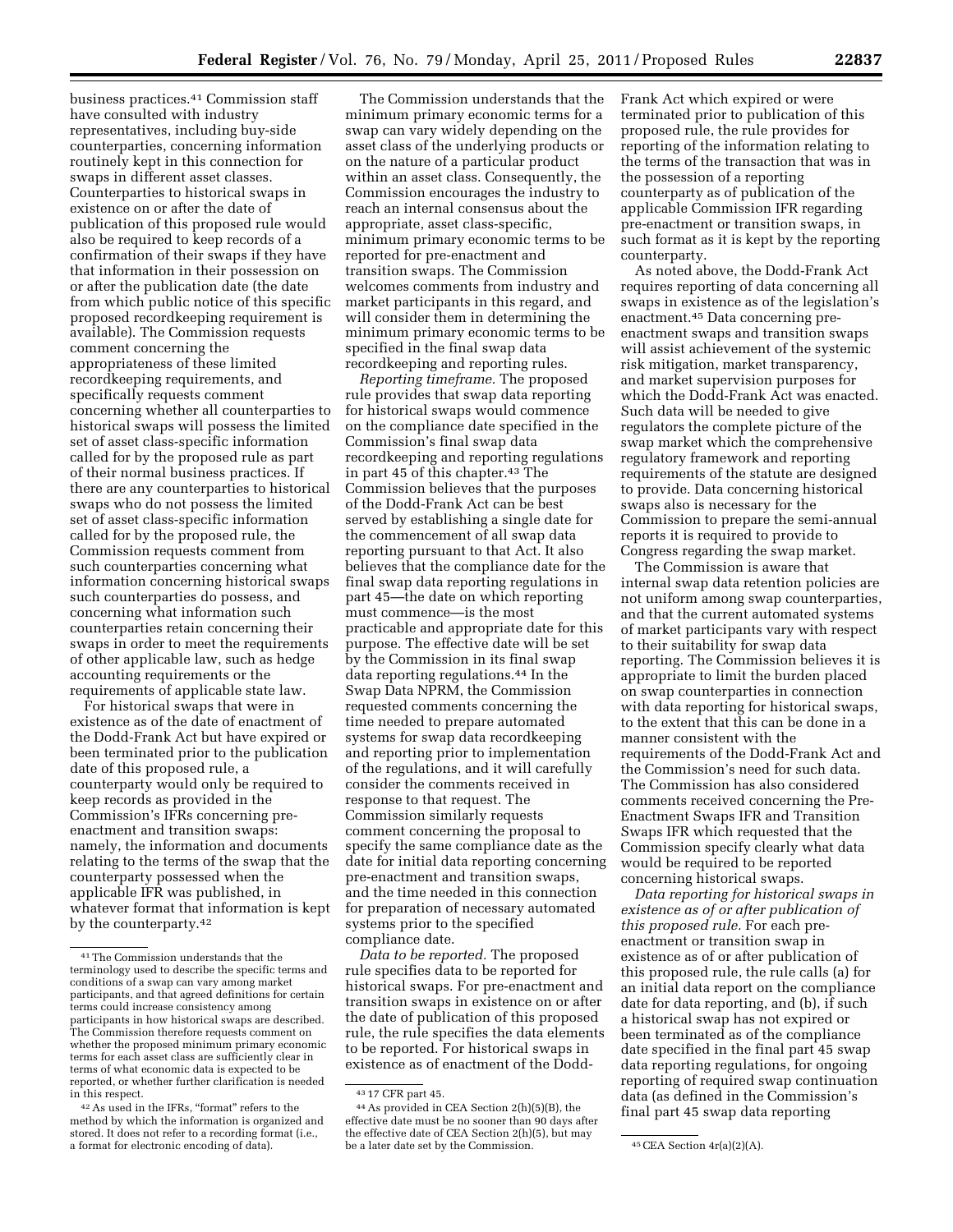regulations) during the remaining existence of the swap.

The proposed rule calls for the initial data report for historical swaps in existence as of or after publication of this proposed rule to include the transaction terms included in the swap confirmation if the confirmation was in the reporting counterparty's possession on or after the publication date of this proposed rule,<sup>46</sup> and in any event to include all of the minimum primary economic terms for a pre-enactment or transition swap specified in the appropriate table in the Appendix to the proposed rule.

The Commission understands that industry definitions used in documenting some swap transactions, for instance in some master agreements or confirmations, may not match exactly the asset class definitions included in this proposed rule, which are the same as the asset class definitions in the Commission's part 45 proposed rules regarding swap data recordkeeping and reporting requirements. The Commission requests comment on how the proposed asset class definitions in this proposed rule and the overall swap classification scheme embodied in them might most appropriately be aligned with current swap instrument classifications used by the industry, and with definitions employed by, *e.g.,* the International Swaps and Derivatives Association (''ISDA''), the Edison Electric Institute, the North American Energy Standards Board, and others.

In addition, the Commission anticipates that some swaps subject to its jurisdiction may belong to two other swap categories: mixed swaps, and multi-asset swaps. Generally, a mixed swap is in part a security-based swap subject to the jurisdiction of the SEC and in part a swap belonging to one of the swap asset classes subject to the jurisdiction of the Commission.<sup>47</sup> Multiasset swaps are those that do not have one easily identifiable primary underlying notional item within the Commission's jurisdiction. The Dodd-Frank Act defines "mixed swap" as follows: ''The term 'security-based swap' includes any agreement, contract, or transaction that is as described in section 3(a)(68)(A) of the Securities Exchange Act of 1934 (15 U.S.C. 78c(a)(68)(A)) and is also based on the value of 1 [sic] or more interest or other rates, currencies, commodities, instruments of indebtedness, indices,

quantitative measures, other financial or economic interest or property of any kind (other than a single security or a narrow-based security index), or the occurrence, non-occurrence, or the extent of the occurrence of an event or contingency associated with a potential financial, economic, or commercial consequence (other than an event described in subparagraph (A)(iii)." 48 The Commission requests comment concerning how such swaps should be treated with respect to swap data reporting for historical swaps, and concerning the category or categories under which swap data for such swaps should be reported to SDRs and maintained by SDRs.

The initial data report for historical swaps in existence as of or after publication of this proposed rule would also be required to include the Unique Counterparty Identifier of the reporting counterparty (as defined in part 45),49 and the reporting counterparty's internal system identifiers for the nonreporting counterparty and the particular swap transaction in question.

The proposed rule would give nonreporting counterparties an additional 180 days after the compliance date specified in the Commission's final part 45 rules for data reporting before they would be required to obtain and use a Unique Counterparty Identifier in connection with pre-enactment and transition swaps. The Commission is proposing this additional time because it understands that the majority of nonreporting counterparties are likely to be non-SD/MSP counterparties. While SDs and MSPs are likely to have infrastructure in place that can incorporate and track Unique Counterparty Identifiers, non-SD–MSP counterparties could need to acquire new automated systems or undertake modifications of existing systems in order to incorporate identifiers. The Commission requests comment concerning the appropriateness of this additional time, concerning the length of the additional time provided, and concerning whether the Commission should differentiate further between SD and MSP counterparties versus non-SD/ MSP counterparties with respect to use of Unique Counterparty Identifiers for non-reporting counterparties to preenactment and transition swaps.

The proposed rule also requires the reporting counterparty to report the master agreement identifier (if any) used by the reporting counterparty's automated systems to identify the master agreement governing a preenactment or transition swap. This information would allow the Commission and other regulators to aggregate transactional data to calculate net or gross exposure of a particular counterparty. The Commission requests comment concerning whether its final swap data recordkeeping and reporting regulations for pre-enactment and transition swaps should require such reporting of a master agreement identifier.

The Commission requests comment concerning the appropriateness and adequacy of these initial data report requirements. Additionally, the Commission requests comment on the appropriate method for identifying the association of an individual swap transaction with a particular master agreement or with a swap portfolio, in order to identify individual swaps that may be subject to close-out netting and other provisions typical in portfolio compression.50 Identifying this association could be a necessary means of enabling regulators to determine a counterparty's net exposure (current or future) on the basis of transactional data reported to SDRs. In particular, the Commission requests comment on whether reporting of a master agreement identifier as provided in this proposed rule is needed in this connection and would provide a workable means of achieving this goal.

The Commission has chosen to propose limited requirements for recordkeeping and initial data reports concerning pre-enactment and transition swaps because it understands that the current recordkeeping and reporting systems that some counterparties to such swaps have at present might not be able to fulfill, with respect to historical swaps, recordkeeping and reporting requirements as extensive as those proposed in part 45. In these circumstances, the Commission believes it is appropriate to limit the burden imposed on such counterparties, to the extent that this can be done in a way

<sup>46</sup>The Commission understands that counterparties may use either a short-form or a long-form confirmation. Either form can be used to satisfy this requirement.

<sup>47</sup>*See* Swap Data NPRM, *supra* note 20, at 76586.

<sup>48</sup> Dodd-Frank Act § 721(21), CEA § 1a(47)(D). 49The Commission intends to take the need for reporting counterparties to obtain Unique Counterparty Identifiers into account in setting the effective date for the data reporting rules in part 45.

<sup>50</sup>The Commission's proposed rule regarding confirmation, portfolio reconciliation and portfolio compression requirements for SDs and MSPs, 17 CFR part 23, defines portfolio compression as a mechanism whereby substantially similar transactions among two or more counterparties are terminated and replaced with a smaller number of transactions of decreased notional value, in an effort to reduce the risk, cost, and inefficiency of maintaining unnecessary transactions on the counterparties' books. *See* CFTC Notice of Proposed Rulemaking: Confirmation, Portfolio Reconciliation and Portfolio Compression Requirements for Swap Dealers and Major Swap Participants, 75 FR 81519 (Dec. 28, 2010).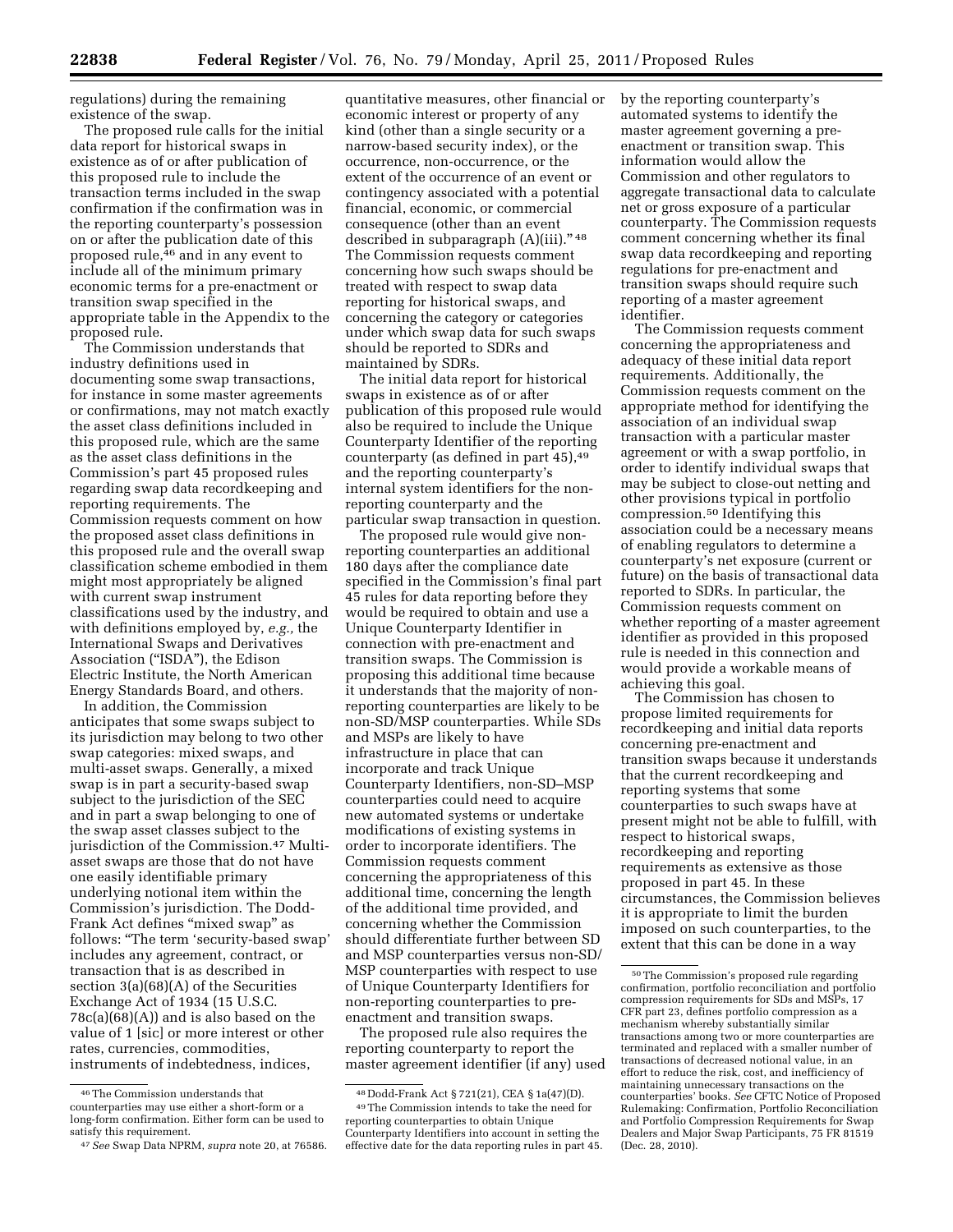that is consistent with the requirements of the Dodd-Frank Act and the Commission's need for data concerning historical swaps. The Commission believes, however, that the limited set of minimum primary economic terms data set forth in this proposed rule with respect to historical swaps is the minimum necessary to give regulators a picture of the risk exposures and counterparty participation in such swaps at the minimum level necessary for the Commission and other regulators to fulfill their regulatory responsibilities. The Commission requests comment concerning the appropriateness of this approach to initial data reporting for pre-enactment and transition swaps.

Regarding ongoing reporting of required swap continuation data during the remaining existence of a preenactment or transition swap after the compliance date, the proposed rule follows the life cycle approach for credit swaps and equity swaps, and the state or snapshot approach for interest rate swaps, currency swaps, and other commodity swaps. This same distinction is made in the Commission's Swap Data NPRM, which sets forth the Commission's reasons for making this distinction, reasons which also apply with respect to part 46. The Commission believes that this unified approach to swap data reporting rules for preenactment, transition, and postcompliance-date swaps will minimize recordkeeping and swap data reporting burdens for industry and provide a coherent and consistent picture of the overall swap market to regulators. Since the proposed part 45 continuation data reporting requirements are aligned with the approach taken in the SEC's proposed rules for security-based credit and equity swaps, this also serves to avoid differing requirements for security-based swaps and swaps. The Commission requests comment concerning whether required reporting of the same swap continuation data for pre-enactment and transition credit swaps and equity swaps, in line with the requirements of proposed part 45 and of the SEC's proposed rules, is appropriate in this connection.

For pre-enactment or transition interest rate swaps, currency swaps, and other commodity swaps, this proposed rule also limits continuation data reporting obligations for non-SD/MSP reporting counterparties. Specifically, the proposal requires that SD or MSP reporting counterparties must meet continuation data reporting requirements for pre-enactment and transition swaps in those asset classes that are the same as the continuation

data reporting requirements of proposed part 45 for swaps in those asset classes. While non-SD/MSP reporting counterparties for such swaps are required to report the state data 51 necessary to provide a daily snapshot view of the primary economic terms of the swap, the state data that must be reported by non-SD/MSP reporting counterparties for such swaps is limited to the state data available to the non-SD/ MSP reporting counterparty on the compliance date. This may consist of only the data elements contained in the table of minimum primary economic terms for various swap asset classes, as set forth in Appendix 1 to part 46, if that is all that was available to the non-SD/ MSP reporting counterparty on that date. This approach is designed to avoid placing undue recordkeeping and reporting burdens on non-SD/MSP counterparties, who are the reporting counterparties least likely to have the automated systems needed for more extensive reporting with respect to preenactment or transition swaps. The Commission requests comment concerning the appropriateness of this approach to continuation data reporting for pre-enactment and transition swaps.

*Data reporting for historical swaps in existence as of enactment of the Dodd-Frank Act but expired or terminated prior to publication of this proposed rule.* For historical swaps in existence as of enactment of the Dodd-Frank Act which expired or were terminated prior to publication of this proposed rule, only an initial data report would be required.52 For such swaps, the proposed rule would require that the reporting counterparty report such information relating to the terms of the transaction as was in that counterparty's possession as of issuance of the relevant Commission IFR.53 This information would be permitted to be reported in the format in which it was kept by the reporting counterparty.54

*Selection of reporting counterparty.*  This proposed rule provides that determination of which counterparty to a pre-enactment or transition swap is the reporting counterparty for that swap shall be made according to Dodd-Frank Act's hierarchy of counterparty types for reporting obligation purposes, in which SDs outrank MSPs, who outrank non-SD/MSP counterparties. Where both

counterparties are at the same hierarchical level, the statute calls for them to select the counterparty obligated to report. The proposed rule establishes a mechanism for counterparties to follow in choosing the counterparty to report in situations where both counterparties have the same hierarchical status. Where both counterparties are SDs, or both are MSPs, or both are non-SD/MSP counterparties, the proposed rule requires the counterparties to agree as on term of their swap transaction which counterparty will fulfill reporting obligations. The proposed rule also provides that, where only one counterparty to a swap is a U.S. person, the U.S. person should be the reporting counterparty. The Commission believes, preliminarily, that this approach may be necessary in order to ensure compliance with reporting requirements in such situations. In these respects, the proposed rule mirrors the provision of the part 45 Swap NPRM regarding selection of the reporting counterparty.

The proposed rule also provides that determination of the reporting counterparty shall be made with respect to the current counterparties to the swap as of the compliance date (for historical swaps in existence as of that date) or as of the prior expiration or termination of the swap (for historical swaps expired or terminated prior to the compliance date), regardless of who the counterparties to the swap were when it was originally executed.

As noted above, where both counterparties have the same hierarchical status, the proposed rule calls for the counterparties to agree as one term of their swap transaction which counterparty will fulfill reporting obligations. In the case of a historical swap executed prior to publication of this proposed rule, for which the agreement to enter into the swap has already been made, agreement by the counterparties on selection of the reporting counterparty would require negotiation occurring after the agreement to enter into the swap was made, and could require amendment of the agreement to enter into the swap in this respect. The Commission requests comment concerning how two SD counterparties, two MSP counterparties, or two non-SD/MSP counterparties should select the reporting counterparty for a pre-enactment or transition swap which was executed prior to the publication date of this proposed rule, and thus does not include an agreement term selecting the reporting counterparty. The Commission also requests comment concerning whether its final data recordkeeping and

 $^{51}\mathrm{For}$  purposes of this proposed rule, "state data" has the meaning defined in part 45 of this chapter. *See* Swaps Data NPRM, *supra* note 20, at 76599.

<sup>52</sup>By its nature, continuation data reporting occurs during the continuation of a swap prior to its expiration or termination.

<sup>53</sup>Pre-Enactment Swaps IFR, *supra* note 15, and Transition Swaps IFR, *supra* note 18.

<sup>54</sup>This could include submission of a PDF file.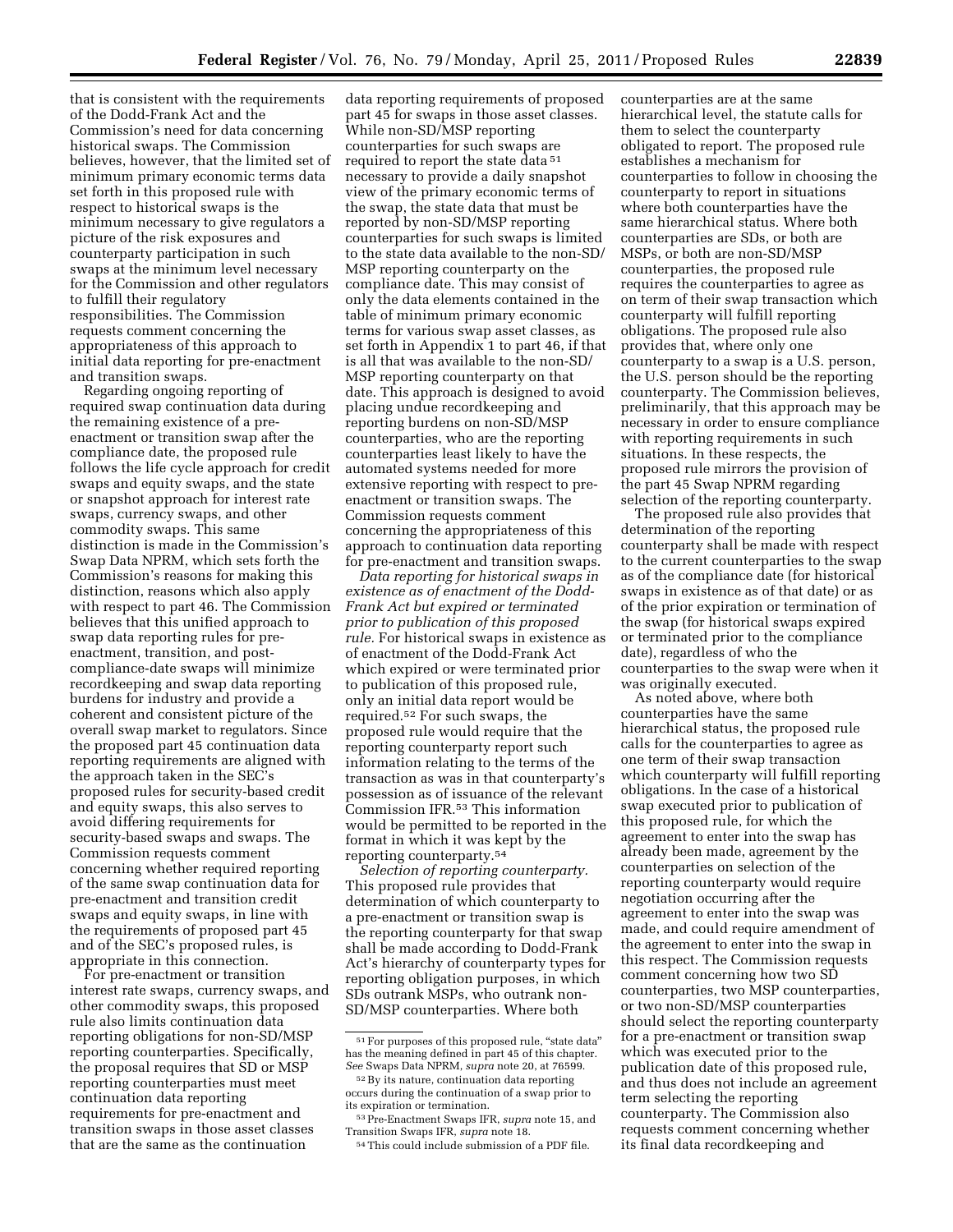reporting rules for historical swaps should prescribe a method for selecting a reporting counterparty in such circumstances. The Commission may include such a method in the final data recordkeeping and reporting rules for historical swaps.

The Commission has received comments regarding the part 45 Swap NPRM suggesting that, where only one counterparty to a swap is a U.S. person, the counterparty designated as the reporting counterparty under the hierarchical approach based on the Dodd-Frank Act and discussed above should be applied in the same way as for a swap where both counterparties are U.S. persons. This would mean, for example, that for a swap between a non-U.S. SD and a U.S. non-SD/MSP counterparty, the non-U.S. SD would be the reporting counterparty. The Commission requests comment concerning how the reporting counterparty for a historical swap should be selected when one counterparty is a non-U.S. person.

*Non-duplication of previous reporting.* The Commission is aware that in some instances, reporting counterparties may have reported data concerning pre-enactment or transition swaps to a presently-existing trade repository prior to the compliance date. If such a repository is registered with the Commission as an SDR as of the compliance date, the Commission would not require reporting counterparties to report duplicate information to the SDR, although it would require reporting on the compliance date of any information required by this proposed rule that had not already been reported to the SDR.

### **III. Related Matters**

### *A. Regulatory Flexibility Act*

The Regulatory Flexibility Act  $("RFA")<sup>55</sup>$  requires that agencies consider whether the rules they propose will have a significant economic impact on a substantial number of small entities and, if so, provide a regulatory flexibility analysis respecting the impact.<sup>56</sup> The regulations proposed by the Commission would affect SDs, MSPs, and non-SD/MSP counterparties who are counterparties to one or more pre-enactment or transition swaps. The Commission has previously established certain definitions of ''small entities'' to be used by the Commission in evaluating the impact of its regulations on small entities in accordance with the RFA.57

The Commission hereby determines that SDs and MSPs should not be considered small entities for purposes of the RFA. SDs and MSPs will play a central role in the national regulatory scheme overseeing the trading of swaps. With respect to SDs, the Commission previously has determined that Futures Commission Merchants (''FCMs'') should not be considered to be small entities for purposes of the RFA.58 Like FCMs, SDs will be subject to minimum capital and margin requirements and are expected to comprise the largest global financial firms.59 Similarly, with respect to MSPs, the Commission has previously determined that large traders are not ''small entities'' for RFA purposes.60 Like large traders, MSPs will maintain substantial positions, creating substantial counterparty exposure that could have serious adverse effects on the financial stability of the U.S. banking system or financial markets.

With respect to non-SD/MSP counterparties, the Commission believes that the proposed regulations will not create a significant economic impact on a substantial number of small entities. The proposed rule sets forth recordkeeping and reporting requirements with respect to preenactment and transition swaps. The Commission believes that the records the proposed rule would require to be kept are already kept by swap counterparties in their normal course of business. The proposed rule would require limited swap data reporting for pre-enactment or transition swaps, and would require such reporting by non-SD/MSP counterparties only with respect to such swaps in which neither counterparty is an SD or MSP. The considerable majority of swaps involve at least one SD or MSP. In addition, most end users and other non-SD/MSP counterparties who are regulated by the Employee Retirement Income Security Act of 1974 ("ERISA"), such as pension funds, which are among the most active participants in the swap market, are prohibited from transacting directly with other ERISA-regulated participants.61 For these reasons, the Commission does not believe that the regulations would have a significant economic impact on a substantial number of small entities.

Accordingly, the Chairman, on behalf of the Commission, hereby certifies

59Additionally, the Commission is required to exempt from designation entities that engage in a de minimis level of swaps. Id. at 18619.

pursuant to 5 U.S.C. 605(b) that the proposed rule will not have a significant economic impact on a substantial number of small entities. Nonetheless, the Commission specifically requests comment on the impact this proposed rule may have on small entities.

### *B. Paperwork Reduction Act*

*Introduction.* Provisions of the proposed rule would result in new collection of information requirements within the meaning of the Paperwork Reduction Act (''PRA'').62 The Commission therefore is submitting this proposal to the Office of Management and Budget (OMB) for review in accordance with 44 U.S.C. 3507(d) and 5 CFR 1320.11. The title for this collection of information is ''Regulations 46.2 and 46.3—Swap Data Recordkeeping and Reporting: Pre-Enactment and Transition Swaps,'' OMB control number 3038–NEW. If adopted, responses to this new collection of information would be mandatory. The Commission will protect proprietary information according to the Freedom of Information Act and 17 CFR part 145, ''Commission Records and Information.'' In addition, section 8(a)(1) of the Act strictly prohibits the Commission, unless specifically authorized by the Act, from making public "data and information that would separately disclose the business transactions or market positions of any person and trade secrets or names of customers.'' The Commission also is required to protect certain information contained in a government system of records according to the Privacy Act of 1974, 5 U.S.C. 552a.

*Information Provided by Reporting Entities/Persons.* The proposed rule sets forth recordkeeping and reporting requirements for SDs, MSPs, and non-SD/MSP counterparties.

*Recordkeeping Burdens.* Under proposed Regulation 46.2, all counterparties to pre-enactment or transition swaps would be required to keep records relating to such swaps. For swaps that are in existence as of or after the enactment of the Dodd-Frank Act, but are expired as of the publication of the proposed rule, the proposed Regulation 46.2 requires that parties simply maintain the swap records already in their possession, in the form in which they are already maintained. For purposes of the PRA, the Commission will not calculate the burden for this requirement; the Commission has previously calculated the burden for this requirement in the

<sup>55</sup> 5 U.S.C. 601 *et seq.* 

<sup>56</sup> 5 U.S.C. 601 *et seq.* 

<sup>57</sup> 47 FR 18618 (Apr. 30, 1982).

<sup>58</sup> 47 FR 18618 (Apr. 30, 1982).

<sup>60 47</sup> FR at 18620.<br>61 29 U.S.C. 1106.

<sup>62 44</sup> U.S.C. 3501 *et seq.*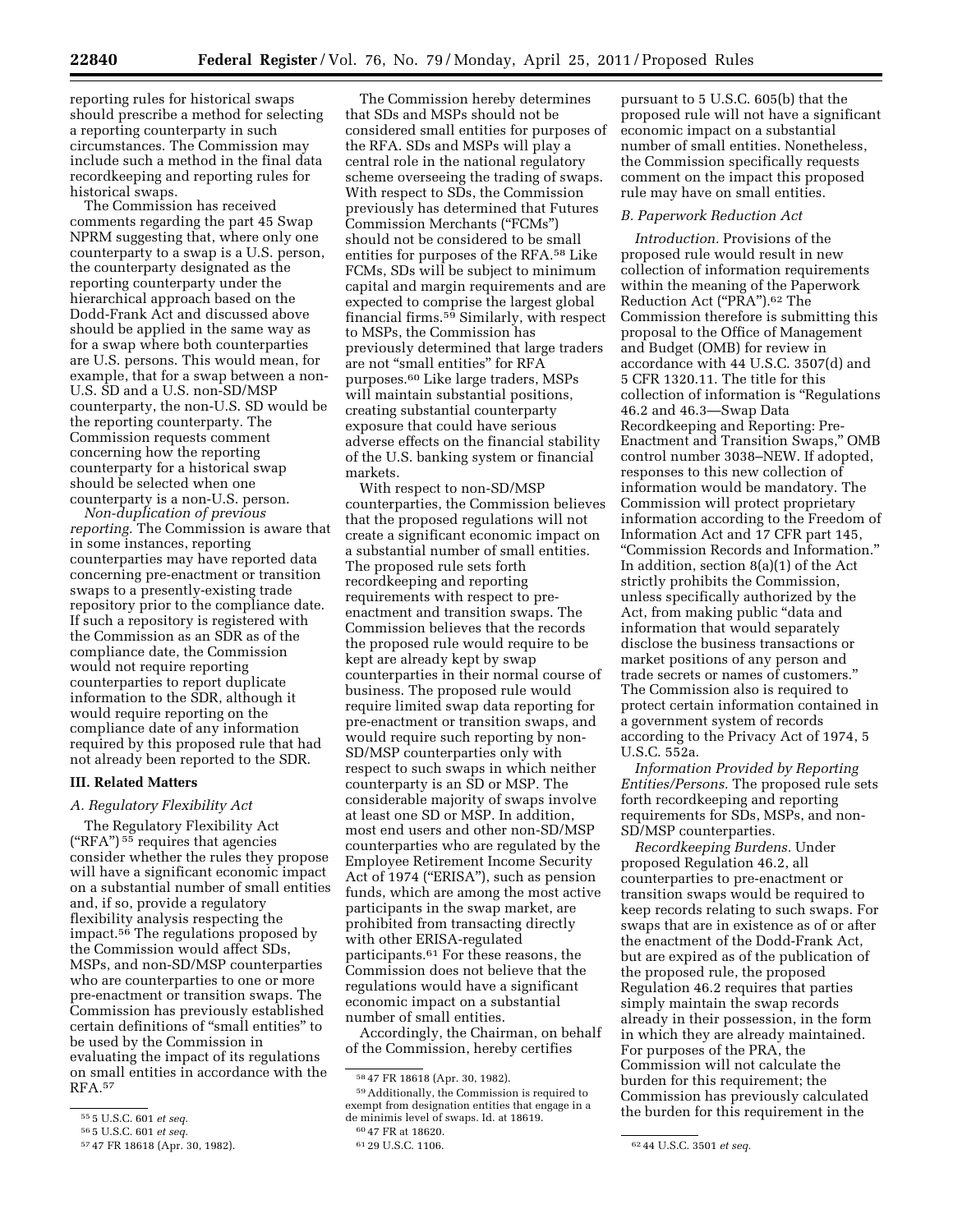PRA analyses for the interim final rules for pre-enactment and transition swaps.

For pre-enactment or transition swaps that are in existence as of or after the publication of the proposed rule, the proposed Regulation 46.2 would require counterparties to keep records of a minimum set of primary economic data relating to such swaps. The Commission believes that counterparties already would possess this set of primary economic data as part of their normal business practices. The proposed regulation provides that counterparties must record certain additional information (*e.g.,* information relating to confirmation) only if the counterparty is in possession of that information on or after the publication date of the proposed rule. After the compliance date specified in the Commission's final swap data rules in Part 45, proposed Regulation 46.2 provides that counterparties must record information required by recordkeeping provisions of those final swap rules only if such information is available to the counterparty on or after the compliance date specified in those rules.

For historical swaps that are in existence as of or after the publication date of the proposed rule, the rule would require the counterparties to keep the records beginning on the publication date of the proposed rule and through the life of the swap, and for a period of at least five years from the final termination of the swap. In calculating the burden of this recordkeeping requirement for purposes of the PRA, the Commission will not include the burdens occurring after the compliance date specified in the Commission's final swap data rules in Part 45; the burden occurring after the compliance date is and will be subsumed by the recordkeeping burdens calculated for those final rules.<sup>63</sup> Therefore, for this proposed rule, the Commission will only calculate a recordkeeping burden for the time period beginning with the publication date of this proposed rule, and ending on the compliance date. The Commission estimates this period of time to be approximately one year. The Commission estimates that 30,300 SDs, MSPs, and non-SD/MSP counterparties will be affected by these recordkeeping burdens during this time.64 With respect to SDs and MSPs (an estimated 300 entities or persons), which will have higher levels of swap recording activity than non-SD/MSP counterparties, the Commission estimates that the average one-time burden per entity is 40 hours, excluding customary and usual business practices. With respect to non-SD/MSP reporting counterparties (an estimated 30,000 entities or persons), who will have lower levels of swap recording activity, the Commission estimates that the average one-time burden per entity is 10 hours, excluding customary and usual business practices. Therefore, the total aggregate one-time burden is 312,000 hours. The Commission requests comment on this estimate.

*Reporting Burdens.* The reporting obligations set forth in proposed Regulation 46.3 involve both an initial data report and ongoing reporting of required swap continuation data relating to pre-enactment and transition swaps. For historical swaps that are in existence as of or after the enactment of the Dodd-Frank Act, but expired prior to publication of the proposed rule, the rule would require only an initial data report.

The proposed regulation provides that reporting counterparties for preenactment or transition swaps must make an initial data report relating to those swaps. The frequency of the report would be once per swap, and the report would occur on the compliance date of the Commission's final swap data recordkeeping and reporting regulations in Part 45. The report would not be required to be made for historical swaps that are expired as of the enactment of the Dodd-Frank Act. The Commission estimates that there are 1,800 affected entities who will be reporting counterparties for pre-enactment and transition swaps.65 The Commission estimates that the average one-time

65The Commission has previously estimated that there are annually 1,500 non-SD/MSP counterparties who are a ''reporting counterparty'' (see, *e.g.,* the Commission's Paperwork Reduction Act statement for the Swap Data Recordkeeping and Reporting Requirements Proposed Rulemaking). In addition, the Commission has previously estimated that there are 250 SDs and 50 MSPs. The Commission believes that the number of entities who are reporting counterparties to pre-enactment or transition swaps (that are in existence as of or after the enactment of the Dodd-Frank Act) is similar to the number of annual reporting counterparties. The Commission requests comment on this estimate.

reporting burden for each affected entity is 24 hours. Therefore, the total aggregate one-time burden is 43,200 hours. The Commission requests comment on this estimate.

The proposed regulation also provides for an ongoing reporting obligation that must be fulfilled by reporting counterparties to pre-enactment and transition swaps that are in existence as of the compliance date specified in the Commission's final swap data reporting rules in part 45. The burden for this ongoing reporting is and will be subsumed by the reporting burden calculated for the Commission's final swap data recordkeeping and reporting regulations in part 45.66 Therefore, for this proposed rulemaking, the Commission will not calculate a burden estimate for ongoing reporting.

*Information Collection Comments.*  The Commission invites the public and other federal agencies to comment on any aspect of the reporting and recordkeeping burdens discussed above. Pursuant to 44 U.S.C. 3506(c)(2)(B), the Commission solicits comments in order to: (i) evaluate whether the proposed collections of information are necessary for the proper performance of the functions of the Commission, including whether the information will have practical utility; (ii) evaluate the accuracy of the Commission's estimate of the burden of the proposed collections of information; (iii) determine whether there are ways to enhance the quality, utility, and clarity of the information to be collected; and (iv) minimize the burden of the collections of information on those who are to respond, including through the use of automated collection techniques or other forms of information technology.

Comments may be submitted directly to the Office of Information and Regulatory Affairs, by fax at (202) 395– 6566 or by e-mail at *[OIRAsubmissions@omb.eop.gov.](mailto:OIRAsubmissions@omb.eop.gov)* Please provide the Commission with a copy of submitted comments so that all comments can be summarized and addressed in the final rule preamble. Refer to the Addresses section of this notice of proposed rulemaking for comment submission instructions to the Commission. A copy of the supporting statements for the collections of information discussed above may be obtained by visiting RegInfo.gov. OMB is required to make a decision

 $^{63}\!$  The record<br>keeping burden for those final rules is calculated based on the number of annual counterparties to swaps and therefore implicitly includes counterparties to pre-enactment and transition swaps that are unexpired after the effective date.

<sup>64</sup>As noted, the applicable recordkeeping burden applies during a period estimated by the Commission to be one year. The Commission has

previously estimated that there are annually 30,000 non-SD/MSP entities who are counterparties to a swap (see, *e.g.,* the Commission's Paperwork Reduction Act statement for the Swap Data Recordkeeping and Reporting Requirements Proposed Rulemaking). The Commission has also previously estimated that there are 250 SDs and 50 MSPs. Therefore, a total of 30,300 entities would be subject to the recordkeeping burdens of the proposed rule.

<sup>66</sup>The reporting burden for those final rules is calculated based on the number of annual "reporting counterparties" to swaps and therefore implicitly include reporting counterparties to preenactment and transition swaps that are unexpired after the effective date.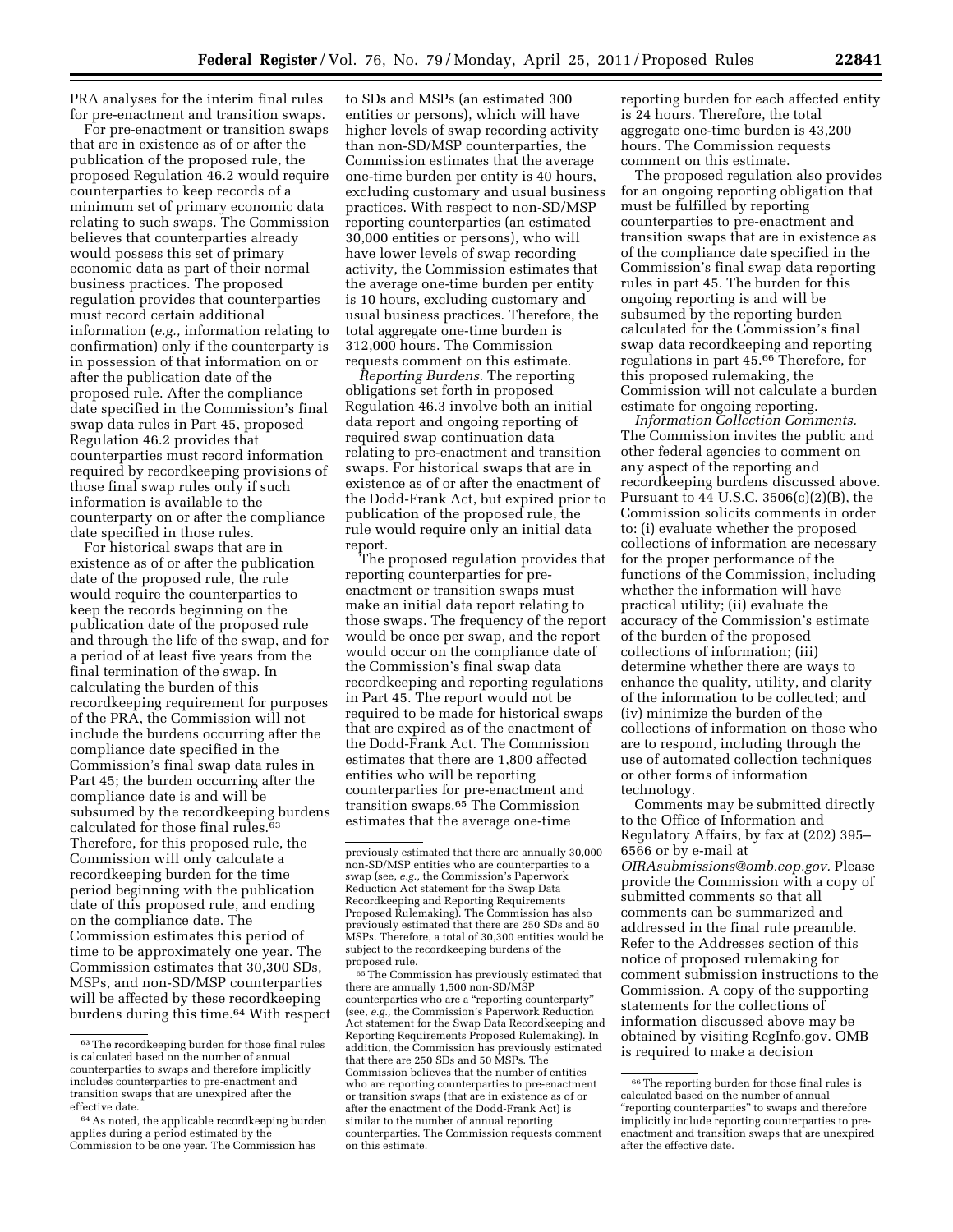concerning the collection of information between 30 and 60 days after publication of this release. Consequently, a comment to OMB is most assured of being fully effective if received by OMB (and the Commission) within 30 days after publication of this notice of proposed rulemaking.

## *C. Cost-Benefit Analysis*

*Introduction.* Section 15(a) of the CEA requires the Commission to consider the costs and benefits of its actions before issuing a rulemaking under the Act. By its terms, section 15(a) does not require the Commission to quantify the costs and benefits of the rulemaking or to determine whether the benefits of the rulemaking outweigh its costs; rather, it requires that the Commission "consider" the costs and benefits of its actions. Section 15(a) further specifies that the costs and benefits shall be evaluated in light of five broad areas of market and public concern: (1) Protection of market participants and the public; (2) the efficiency, competitiveness and financial integrity of markets; (3) price discovery; (4) sound risk management practices; and (5) other public interest considerations. The Commission may in its discretion give greater weight to any one of the five enumerated areas and could in its discretion determine that, notwithstanding its costs, a particular rule is necessary or appropriate to protect the public interest or to effectuate any of the provisions of or accomplish any of the purposes of the Act.

*Summary of Proposed Requirements.*  The proposed rule provides that counterparties to pre-enactment or transition swaps must keep records of, and must report, certain information relating to the swaps. The proposed reporting requirements involve both an initial report and ongoing reporting that continues until the final termination of the swap.

*Costs.* There are recordkeeping and reporting costs associated with the proposed requirements to record and report certain swap information. The Commission has crafted the rule to be efficient in terms of those costs and has also attempted to minimize the burden on non-SD/MSP counterparties. The proposed rule provides that certain records must be kept by a counterparty only if the counterparty is in possession of that information on or after certain dates as provided in the regulations. The proposed rule would require a counterparty to a pre-enactment or transition swap in existence as of or after publication of this proposed rule to keep, at a minimum, records of a specified set of primary economic terms

data; however, the Commission believes that counterparties already would possess this information as part of their normal business practices. For non-SD/ MSP reporting counterparties for preenactment or transition swaps in the interest rate, currency, or other commodity asset classes, the proposed rule limits the scope of required continuation data reporting to the data elements available to the reporting counterparty on the compliance date specified in the Commission's final swap data rules in Part 45.

*Benefits.* In addition to being mandated by the Dodd-Frank Act, reporting of data concerning preenactment and transition swaps is essential to the fundamental systemic risk mitigation, transparency, and market supervision purposes for which the Dodd-Frank Act was enacted. This reporting is necessary to give regulators complete information regarding the entire swap market. It provides the Commission and other financial regulators with necessary insight concerning the number of transactions and the number and type of participants involved in the swap market, as well as its outstanding notional size. Such information provides both a baseline against which to assess the development of the swap market over time and a first step toward a transparent and wellregulated market for swaps. Data concerning pre-enactment and transition swaps also is necessary for the Commission to prepare the semiannual reports it is required to provide to Congress.

*Public Comment.* For the reasons set forth above, the Commission believes that the benefits of the proposed regulations outweigh their costs, and has decided to issue them. The Commission invites public comment on its cost-benefit considerations. Commenters are also invited to submit any data or other information that they may have quantifying or qualifying the costs and benefits of the proposal with their comment letters.

### **IV. Proposed Compliance Date**

The Commission understands that, after the date on which the Commission issues final swap data recordkeeping and reporting regulations, including its final regulations concerning preenactment and transition swaps, the industry will need a reasonable period of time to implement the requirements of those regulations. Time may be required for entities to register as SEFs, DCMs, DCOs, or SDRs (or for extant DCMs or DCOs to revise their rules and procedures) pursuant to new Commission regulations concerning

such entities. Time may also be needed for registered entities and potential swap counterparties to adapt or create automated systems capable of fulfilling the requirements of Commission regulations concerning swap data recordkeeping and reporting. Accordingly, it may be appropriate for the Commission's final swap data recordkeeping and reporting regulations, including those for preenactment and transition swaps, to establish a compliance date that is later than the date the final regulations are issued.

The Commission requests comment concerning the need for a compliance date for its final swap data recordkeeping and reporting regulations, including those for preenactment and transition swaps, that is later than the date of their issuance; concerning the benefits or drawbacks of such an approach; concerning the length of time needed for registered entities and potential swap counterparties to prepare for implementation in the ways discussed above, or otherwise; and concerning the compliance date which the Commission should specify in its final regulations concerning swap data recordkeeping and reporting.

# **V. General Solicitation of Comments**

The Commission requests comments concerning all aspects of the proposed regulations, including, without limitation, all of the aspects of the proposed regulations on which comments have been requested specifically herein.

### **Proposed Rules**

### **List of Subjects in 17 CFR Part 46**

Swaps, Data recordkeeping requirements and Data reporting requirements.

For the reasons set forth in the preamble, and pursuant to the authority in the Commodity Exchange Act, as amended, and in particular Sections 2(h)(5) and 4r(a), the Commission also hereby proposes to amend Chapter 1 of Title 17 of the Code of Federal Regulations by adding Part 46 to read as follows:

# **PART 46—SWAP DATA RECORDKEEPING AND REPORTING REQUIREMENTS: PRE-ENACTMENT AND TRANSITION SWAPS**

Sec.<br>46.1

- Definitions.
- 46.2 Recordkeeping for pre-enactment swaps and transition swaps.
- 46.3 Swap data reporting for pre-enactment swaps and transition swaps.
- 46.4 Unique identifiers.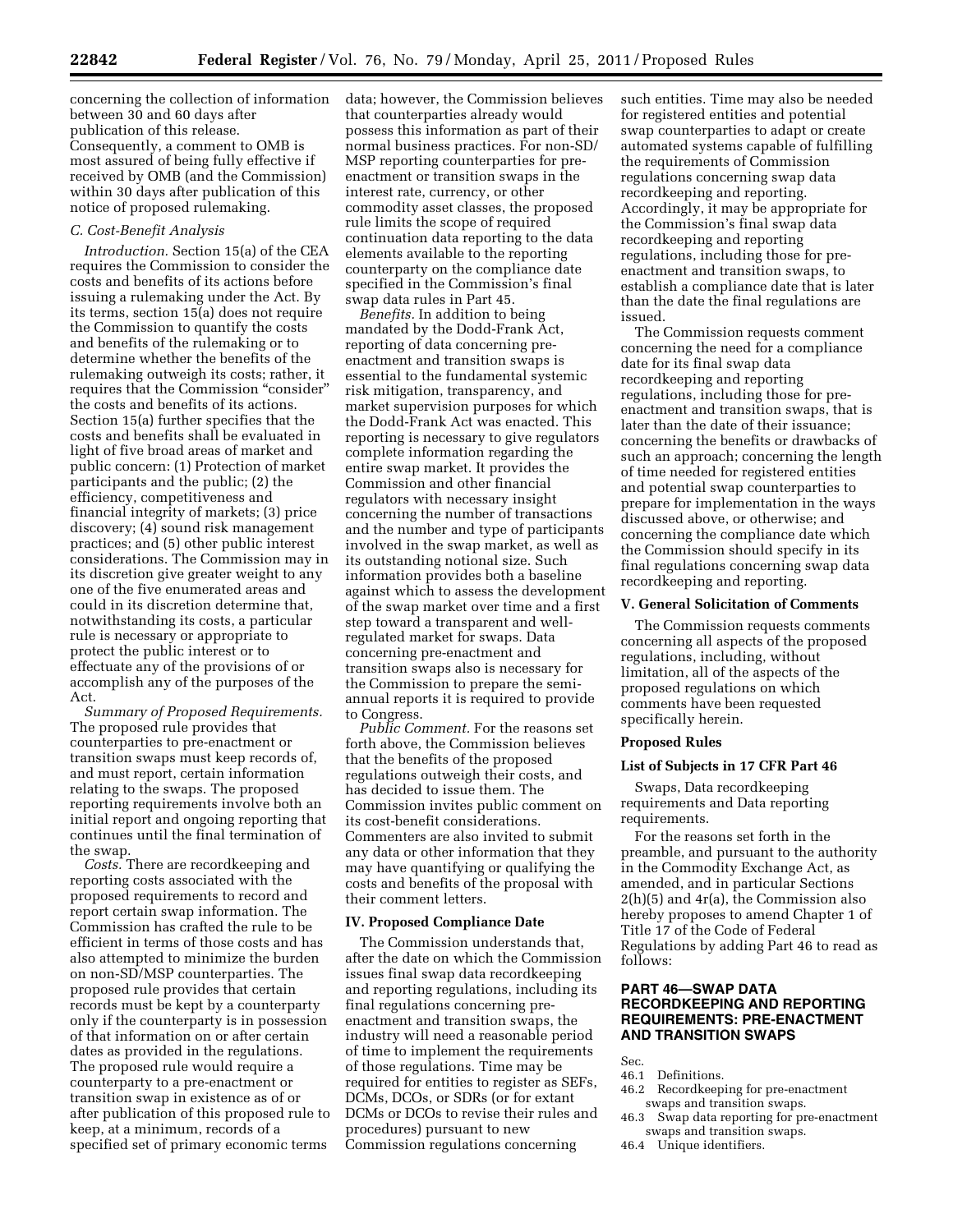- 46.5 Determination of which counterparty must report.
- 46.6 Third-party facilitation of data reporting.
- 46.7 Reporting to a single swap data repository.
- 46.8 Data reporting for swaps in a swap asset class not accepted by any swap data repository.
- 46.9 Required data standards.
- 46.10 Reporting of errors and omissions in previously reported data.
- Appendix to Part 46—Tables of Minimum Primary Economic Terms Data for Pre-Enactment and Transition Swaps.

**Authority:** Title VII, sections 723 and 729, Pub. L. 111–203, 124 Stat. 1738.

### **§ 46.1 Definitions.**

Terms used in this part are defined as follows:

*Asset class* means the particular broad category of goods, services or commodities underlying a swap. The asset classes include interest rate, currency, credit, equity, other commodity, and such other asset classes as may be determined by the Commission.

*Compliance date* means the compliance date specified in the final swap data recordkeeping and reporting regulations in part 45 of this chapter as the date on which those regulations will be implemented, i.e., the date on which registered entities and swap counterparties must begin to comply with those regulations.

*Confirmation (confirming)* means the consummation (electronically or otherwise) of legally binding documentation (electronic or otherwise) that memorializes the agreement of the parties to all terms of a swap. A confirmation must be in writing (whether electronic or otherwise) and must legally supersede any previous agreement (electronically or otherwise).

*Confirmation data* means all of the terms of a swap matched and agreed upon by the counterparties in confirming the swap.

*Credit support agreement* means an International Swaps and Derivatives Association, Inc. credit support agreement or equivalent agreement.

*Credit swap* means any swap that is primarily based on instruments of indebtedness, including, without limitation: any swap primarily based on one or more broad-based indices related to instruments of indebtedness; and any swap that is an index credit swap or total return swap on one or more indices of debt instruments.

*Currency swap* means any swap which is primarily based on rates of exchange between different currencies, changes in such rates, or other aspects of such rates. This category includes

foreign exchange swaps as defined in Commodity Exchange Act Section 1a(25).

*Electronic reporting* or reporting *electronically* means reporting data in compliance with § 46.9 of this part. The obligation to report electronically is not satisfied by electronic transmission of an image of a document.

*Equity swap* means any swap that is primarily based on equity securities, including, without limitation: any swap primarily based on one or more broadbased indices of equity securities; and any total return swap on one or more equity indices.

*Interest rate swap* means any swap which is primarily based on one or more interest rates, such as swaps of payments determined by fixed and floating interest rates.

*Major swap participant* has the meaning set forth in Commodity Exchange Act, Section 1a(33), and any Commission regulation implementing that Section.

*Master agreement* means an agreement, signed by the counterparties, providing comprehensive documentation of standard terms and conditions covering one or more swap transactions between such counterparties.

*Non-swap dealer/major swap participant counterparty* means a swap counterparty that is neither a swap dealer nor a major swap participant.

*Other commodity swap* means any swap not included in the credit swap, currency swap, equity swap, or interest rate swap categories, including, without limitation, any swap for which the primary underlying item is a physical commodity or the price or any other aspect of a physical commodity.

*Pre-enactment swap* means any swap entered into prior to enactment of the Dodd-Frank Act of 2010 (July 21, 2010), the terms of which have not expired as of the date of enactment of that Act.

*Reporting counterparty* means the counterparty required to report swap data pursuant to § 45.5 of this chapter.

*Swap data repository* has the meaning set forth in Commodity Exchange Act Section 1a(48), and any Commission regulation implementing that Section.

*Swap dealer* has the meaning set forth in Commodity Exchange Act, Section 1a(49), and any Commission regulation implementing that Section.

*Transition swap* means any swap entered into on or after the enactment of the Dodd-Frank Act of 2010 (July 21, 2010) and prior to the compliance date specified in the final swap data reporting and recordkeeping requirements regulations in part 45 of this chapter.

### **§ 46.2 Recordkeeping for pre-enactment swaps and transition swaps.**

(a) *Recordkeeping for pre-enactment and transition swaps in existence on or after April 25, 2011.* Each counterparty to any pre-enactment swap or transition swap that is in existence on or after April 25, 2011 shall keep the following records concerning each such swap:

(1) *Minimum records required.* The minimum records required to be kept concerning each pre-enactment swap and transition swap shall be as follows:

(i) Each counterparty shall keep records of all of the minimum primary economic terms data specified in the appendix to this part.

(ii) If at any time on or after April 25, 2011 a counterparty is in possession of a confirmation of the swap executed by the counterparties, the counterparty shall keep records of all terms of that confirmation.

(2) *Additional records required to be kept if possessed by a counterparty.* In addition to the minimum records required pursuant to paragraph (a)(1) of this part, a counterparty that is in possession at any time on or after April 25, 2011 of any of the following documentation shall keep copies thereof:

(i) Any master agreement governing the swap, and any modification or amendment thereof.

(ii) Any credit support agreement or equivalent documentation relating to the swap, and any modification or amendment thereof.

(3) *Records created or available after the compliance date.* In addition to the records required to be kept pursuant to paragraphs (a)(1) and (2) of this section, each counterparty to any pre-enactment swap or transition swap that remains in existence on the compliance date shall keep for each such swap, from the compliance date forward, all of the records required to be kept by § 45.2 of this chapter, to the extent that any such records are created by or become available to the counterparty on or after the compliance date.

(b) *Recordkeeping for pre-enactment and transition swaps expired or terminated prior to April 25, 2011.* Each counterparty to any pre-enactment swap or transition swap that is expired or terminated prior to April 25, 2011 shall keep the following records concerning each such swap:

(1) *Pre-enactment swaps expired prior to April 25, 2011.* Each counterparty to any pre-enactment swap that expired or was terminated prior to April 25, 2011 shall retain the information and documents relating to the terms of the transaction that were possessed by the counterparty on or after October 14,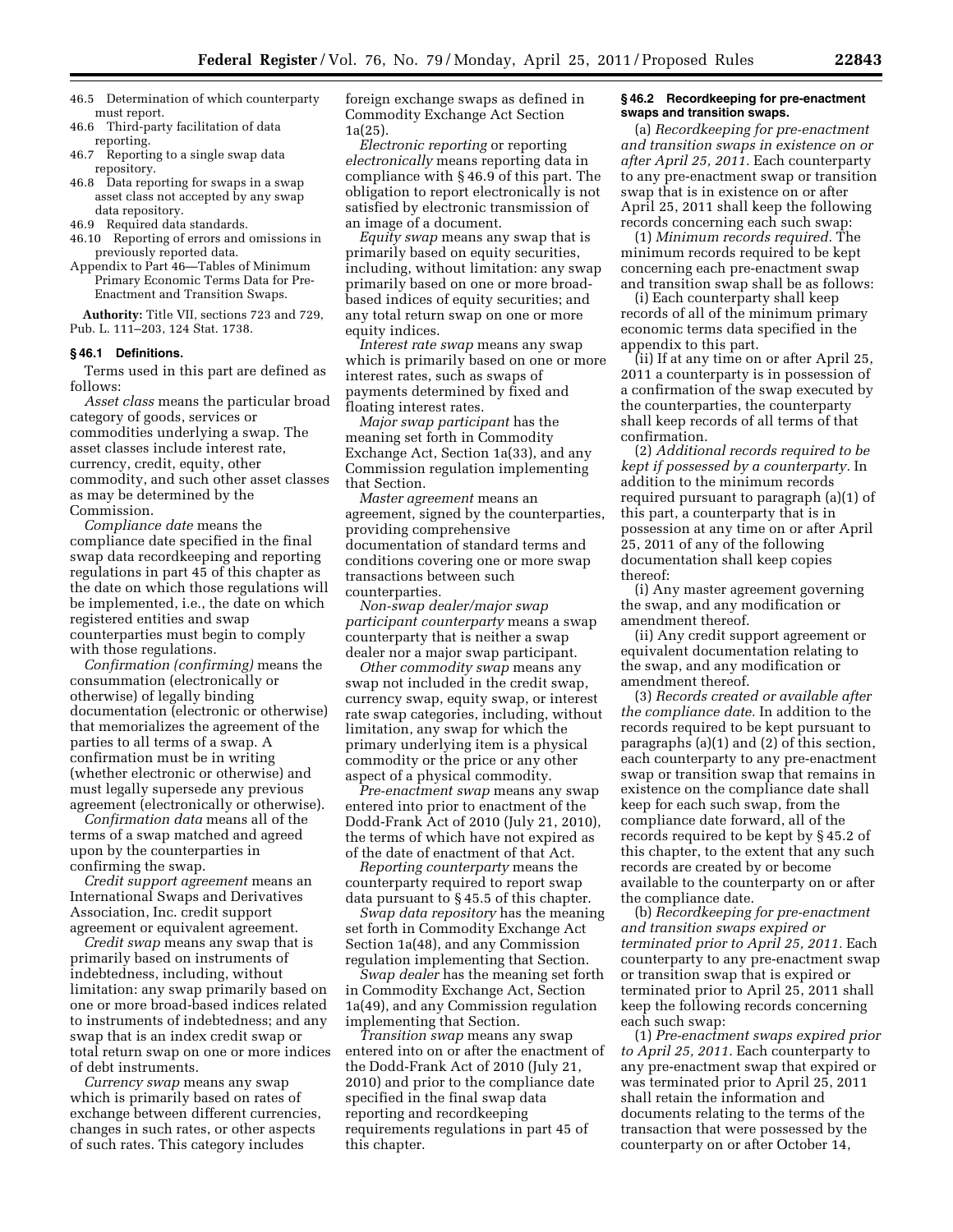2010 (17 CFR 44.00 through 44.02). Such information may be retained in the format in which it existed on or after October 14, 2010, or in such other format as the counterparty chooses to retain it. This paragraph (b)(1) does not require the counterparty to create or retain records of information not in its possession on or after October 14, 2010, or to alter the format, i.e., the method by which the information is organized and stored.

(2) *Transition swaps expired prior to April 25, 2011.* Each counterparty to any transition swap that expired or was terminated prior to April 25, 2011 shall retain the information and documents relating to the terms of the transaction that were possessed by the counterparty on or after December 17, 2010 (17 CFR 44.03). Such information may be retained in the format in which it existed on or after December 17, 2010, or in such other format as the counterparty chooses to retain it. This paragraph (b)(2) does not require the counterparty to create or retain records of information not in its possession on or after December 17, 2010, or to alter the format, i.e., the method by which the information is organized and stored.

(c) *Retention period.* All records required to be kept by this § 46.2 shall be kept from the applicable dates specified in paragraph (b) of this section through the life of the swap, and for a period of at least five years from the final termination of the swap, in a form and manner acceptable to the Commission.

(d) *Retrieval.* Records required to be kept pursuant to this § 46.2 shall be retrievable as follows:

(1) Each record required to be kept by a counterparty that is a swap dealer or major swap participant shall be readily accessible via real time electronic access by the counterparty throughout the life of the swap and for two years following the final termination of the swap, and shall be retrievable by the registrant or its affiliates within three business days through the remainder of the period following final termination of the swap during which it is required to be kept.

(2) Each record required to be kept by a non-swap dealer/major swap participant counterparty shall be retrievable by the counterparty within three business days through the period during which it is required to be kept.

(e) *Inspection.* All records required to be kept pursuant to this section shall be open to inspection upon request by any representative of the Commission, the United States Department of Justice, or the Securities and Exchange Commission, or by any representative of a prudential regulator. Copies of all

such records shall be provided, at the expense of the entity or person required to keep the record, to any representative of the Commission upon request, either by electronic means, in hard copy, or both, as requested by the Commission.

# **§ 46.3 Swap data reporting for preenactment swaps and transition swaps.**

(a) *Reporting for pre-enactment and transition swaps in existence on or after April 25, 2011.* (1) *Initial data report.*  For each pre-enactment swap or transition swap in existence on or after April 25, 2011, the reporting counterparty shall report electronically to a swap data repository (or to the Commission if no swap data repository for swaps in the asset class in question is available), on the compliance date, the following:

(i) All of the terms of the confirmation that are recorded in the automated systems of the reporting counterparty, if the terms so reported include all of the minimum primary economic terms data specified in the appendix to this part; or all of the minimum primary economic terms data specified in the appendix to this part;

(ii) The Unique Counterparty Identifier required pursuant to § 46.4 of this part; and

(iii) The following additional identifiers:

(A) The internal counterparty identifier used by the automated systems of the reporting counterparty to identify the non-reporting counterparty;

(B) The internal transaction identifier used by the automated systems of the reporting counterparty to identify the swap; and

(C) The internal master agreement identifier (if any) used by the automated systems of the reporting counterparty to identify the master agreement governing the swap.

(2) *Non-duplication of previous reporting.* If the reporting counterparty for a pre-enactment or transition swap has reported any of the information required as part of the initial data report by paragraph (a) of this section to a trade repository prior to the compliance date, and if as of the compliance date that repository has registered with the Commission as a swap data repository, then:

(i) The counterparty shall not be required to report such previously reported information to the swap data repository again;

(ii) The counterparty shall be required to report to the swap data repository on the compliance date any information required as part of the initial data report by § 46.3(a) of this part that has not been reported prior to the compliance date; and

(iii) The initial data report required by paragraph (b)(2) of this section and all subsequent data reporting concerning the swap shall be made to the same swap data repository to which data concerning the swap was reported prior to the compliance date (or to its successor in the event that it ceases to operate, as provided in part 49 of this chapter).

(3) *Reporting of required swap continuation data for a credit swap or equity swap.* For each pre-enactment or transition swap in either the credit swap or equity swap asset class, that is in existence on or after April 25, 2011, throughout the existence of the swap following the compliance date, the reporting counterparty, as defined in part 45 of this chapter, shall report all required swap continuation data required to be reported for credit swaps or equity swaps under part 45 of this chapter.

(4) *Reporting of required swap continuation data for an interest rate swap, other commodity swap, or currency swap.* For each pre-enactment or transition swap in the interest rate, other commodity, or currency asset class, that is in existence on or after April 25, 2011, throughout the existence of the swap following the compliance date, the reporting counterparty as defined in part 45 shall report required swap continuation data as follows:

(i) *Swaps for which the reporting counterparty is a swap dealer or major swap participant.* For each preenactment swap or transition swap in existence on or after April 25, 2011, for which the reporting counterparty as defined in part 45 is a swap dealer or major swap participant, the reporting counterparty shall report to a swap data repository electronically all required swap continuation data concerning the swap as provided in part 45.

(ii) *Swaps for which the reporting counterparty is a non-swap dealer/ major swap participant counterparty.*  For each pre-enactment swap or transition swap in existence on or after April 25, 2011, for which the reporting counterparty as defined in part 45 is a non-swap dealer/major swap participant counterparty, the reporting counterparty shall report to a swap data repository electronically all required swap continuation data concerning the swap as provided in part 45. However, notwithstanding any other provision of part 45, the state data reported to provide a snapshot view, on a daily basis, of the primary economic terms of the swap shall be the greater of the following which is in the possession of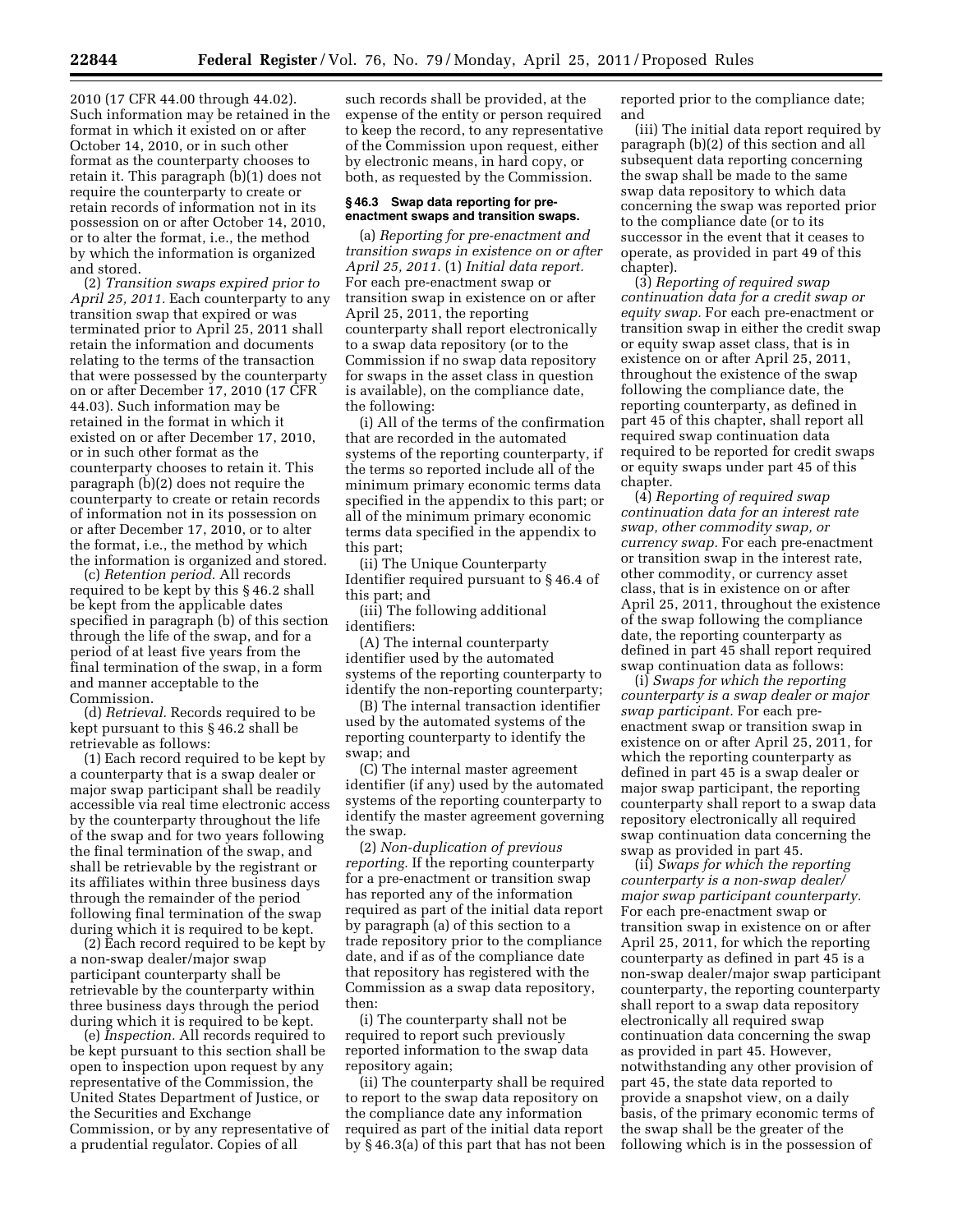the reporting counterparty on the compliance date:

(A) The state data, or any part thereof, for the swap as defined in part 45 of this chapter; or

(B) All of the data elements contained in the table of minimum primary economic terms for pre-enactment or transition swaps in the asset class of the swap in question that is included in the appendix to this part.

(b) *Reporting for pre-enactment and transition swaps expired or terminated prior to April 25, 2011.* (1) *Preenactment swaps expired or terminated prior to April 25, 2011.* For each preenactment swap which expired or was terminated prior to April 25, 2011, the reporting counterparty shall report to a swap data repository (or to the Commission if no swap data repository for swaps in the asset class in question is available), on the compliance date, such information relating to the terms of the transaction as was in the reporting counterparty's possession on or after October 14, 2010 (17 CFR 44.00 through 44.02). This information can be reported via any method selected by the reporting counterparty.

(2) *Transition swaps expired or terminated prior to April 25, 2011.* For each transition swap which expired or was terminated prior to April 25, 2011, the reporting counterparty shall report to a swap data repository (or to the Commission if no swap data repository for swaps in the asset class in question is available), on the compliance date, such information relating to the terms of the transaction as was in the reporting counterparty's possession on or after December 17, 2010 (17 CFR 44.03). This information can be reported via any method selected by the reporting counterparty.

# **§ 46.4 Unique identifiers.**

The unique identifier requirements for swap data reporting with respect to pre-enactment or transition swaps shall be as follows:

(a) By the compliance date, the reporting counterparty (as defined by part 45 of this chapter) for each preenactment or transition swap in existence on or after April 25, 2011, for which an initial data report is required by this part 46, shall obtain a Unique Counterparty Identifier, as provided in part 45, for itself, and shall include its own Unique Counterparty Identifier in the initial data report concerning the swap. With respect to that Unique Counterparty Identifier, the reporting counterparty and the swap data repository to which the swap is reported shall comply thereafter with all unique identifier requirements of part 45

respecting Unique Counterparty Identifiers.

(b) Within 180 days after the compliance date, the non-reporting counterparty for each pre-enactment or transition swap in existence on or after April 25, 2011 for which an initial data report is required by this part 46, shall obtain a Unique Counterparty Identifier, as provided in part 45, for itself, and shall provide that Unique Counterparty Identifier to the reporting counterparty. Upon receipt of the non-reporting counterparty's Unique Counterparty Identifier, the reporting counterparty shall provide that Unique Counterparty Identifier to the swap data repository to which swap data for the swap was reported. Thereafter, with respect to the Unique Counterparty Identifier of the non-reporting counterparty the counterparties to the swap and the swap data repository to which it is reported shall comply with all requirements of part 45 respecting Unique Counterparty Identifiers.

(c) The Unique Counterparty Identifier requirements of parts 46 and 45 of this chapter shall not apply to preenactment or transition swaps expired or terminated prior to April 25, 2011.

(d) The Unique Swap Identifier and Unique Product Identifier requirements of part 45 of this chapter shall not apply to pre-enactment or transition swaps.

## **§ 46.5 Determination of which counterparty must report.**

(a) Determination of which counterparty must report swap data concerning each pre-enactment or transition swap shall be made as follows:

(1) If only one counterparty is an SD, the SD shall fulfill all counterparty reporting obligations.

(2) If neither party is an SD, and only one counterparty is an MSP, the MSP shall fulfill all counterparty reporting obligations.

(3) For each pre-enactment swap or transition swap for which both counterparties are SDs, or both counterparties are MSPs, or both counterparties are non-SD/MSP counterparties, the counterparties shall agree as one term of their swap transaction which counterparty shall fulfill reporting obligations with respect to that swap; and the counterparty so selected shall fulfill all counterparty reporting obligations.

(4) Notwithstanding the provisions of paragraphs (a)(1) through (3) of this section, if only one counterparty to a pre-enactment swap or transition swap is a U.S. person, that counterparty shall be the reporting counterparty and shall

fulfill all counterparty reporting obligations.

(5) If a reporting counterparty selected pursuant to paragraphs (a)(1) through (4) of this section ceases to be a counterparty to a swap due to an assignment or novation, and the new counterparty is a U.S. person, the new counterparty shall be the reporting counterparty and fulfill all reporting counterparty obligations following such assignment or novation. If a new counterparty to a swap due to an assignment or novation is not a U.S. person, the counterparty that is a U.S. person shall be the reporting counterparty and fulfill all reporting counterparty obligations following such assignment or novation.

(b) For pre-enactment and transition swaps in existence as of the compliance date, determination of the reporting counterparty shall be made by applying the provisions of paragraph (a) of this section with respect to the current counterparties to the swap as of the compliance date, regardless of whether either or both were original counterparties to the swap when it was first executed.

(c) For pre-enactment and transition swaps for which reporting is required, but which have expired or been terminated prior to the compliance date, determination of the reporting counterparty shall be made by applying the provisions of paragraph (a) of this section to the counterparties to the swap as of the date of its expiration or termination, regardless of whether either or both were original counterparties to the swap when it was first executed.

## **§ 46.6 Third-party facilitation of data reporting.**

Counterparties required by this part 46 to report swap data for any preenactment or transition swap, while remaining fully responsible for reporting as required by this part 46, may contract with third-party service providers to facilitate reporting.

### **§ 46.7 Reporting to a single swap data repository.**

All data reported for each preenactment or transition swap pursuant to this part 46, and all corrections of errors and omissions in previously reported data for the swap, by any registered entity or counterparty, shall be reported to the same swap data repository to which the initial data report concerning the swap is made (or to its successor in the event that it ceases to operate, as provided in part 49 of this chapter).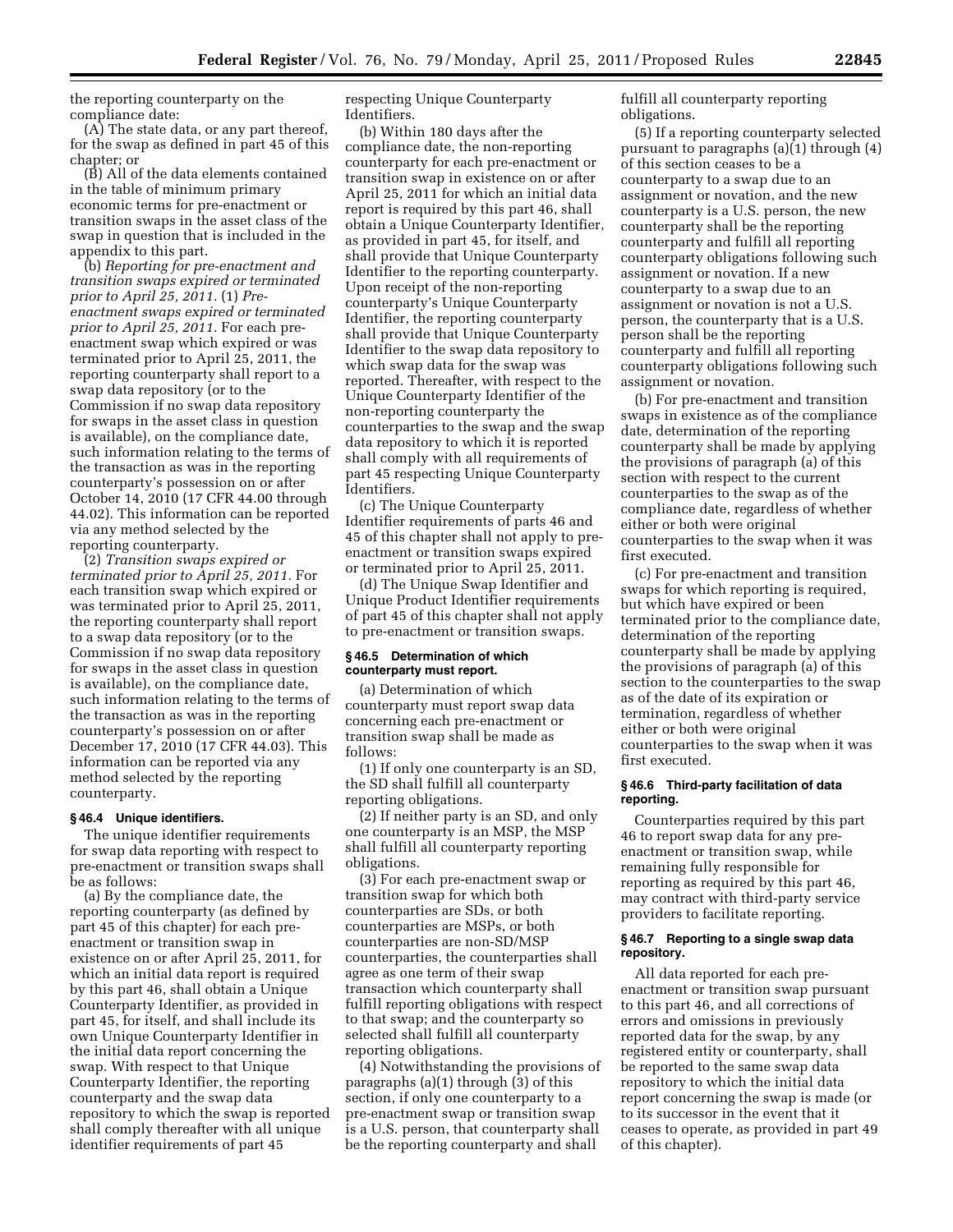## **§ 46.8 Data reporting for swaps in a swap asset class not accepted by any swap data repository.**

Should there be a swap asset class for which no swap data repository currently accepts swap data, each counterparty required by this part 46 to report swap data with respect to a pre-enactment or transition swap in that asset class must report that same data at a time and in a form and manner determined by the Commission.

### **§ 46.9 Required data standards.**

In reporting swap data to a swap data repository as required by this part 46, each reporting counterparty shall use the facilities, methods, or data standards provided or required by the swap data repository to which counterparty reports the data.

### **§ 46.10 Reporting of errors and omissions in previously reported data.**

(a) Each swap counterparty required by this part 46 to report swap data shall report any errors and omissions in the data so reported. Corrections of errors or omissions shall be reported as soon as technologically practicable after discovery of any such error or omission.

(b) For pre-enactment or transition interest rate swaps, currency swaps, or other commodity swaps in existence as of the compliance date, reporting counterparties fulfill the requirement to report errors or omissions in state data previously reported as part of required continuation data reporting by making appropriate corrections in their next daily report of state data as required by this part 46 and part 45 of this chapter.

(c) Each counterparty to a preenactment or transition swap that is not the reporting counterparty as determined pursuant to part 45, and that discovers any error or omission with

respect to any swap data reported to a swap data repository for that swap, shall promptly notify the reporting counterparty of each such error or omission. Upon receiving such notice, the reporting counterparty shall report a correction of each such error or omission to the swap data repository, as provided in § 45.10(a) and (b) of this chapter.

(d) Unless otherwise approved by the Commission, or by the Director of Market Oversight pursuant to part 45 of this chapter, each swap counterparty reporting corrections to errors or omissions in data previously reported as required by this part 46 shall report such corrections in the same format as it reported the erroneous or omitted data.

**Appendix to Part 46—Tables of Minimum Primary Economic Terms Data for Pre-Enactment and Transition Swaps** 

MINIMUM PRIMARY ECONOMIC TERMS DATA FOR PRE-ENACTMENT AND TRANSITION CREDIT SWAPS AND EQUITY SWAPS

| Sample category                                                                                                                                                                                            | Comment                                                                                   |
|------------------------------------------------------------------------------------------------------------------------------------------------------------------------------------------------------------|-------------------------------------------------------------------------------------------|
| An indication of the counterparty purchasing protection and of the<br>counterparty selling protection.                                                                                                     | E.g., option buyer and option seller; buyer and seller.                                   |
|                                                                                                                                                                                                            | The entity that is the subject of the protection being purchased and<br>sold in the swap. |
| An indication of whether or not both counterparties are swap dealers.<br>An indication of whether or not both counterparties are major swap par-<br>ticipants.                                             |                                                                                           |
| An indication of whether or not either counterparty is a swap dealer or<br>major swap participant.                                                                                                         |                                                                                           |
| The date and time of trade, expressed using Coordinated Universal<br>Time ("CUT").                                                                                                                         |                                                                                           |
| The venue where the swap was executed.<br>The effective date for the swap.                                                                                                                                 |                                                                                           |
| The expiration date for the swap.                                                                                                                                                                          |                                                                                           |
| The notional amount, the currency in which the notional amount is ex-<br>pressed, and the equivalent notional amount in U.S. dollars.                                                                      | E.g., strike, initial price, spread, etc.                                                 |
| The amount and currency or currencies of any up-front payment.                                                                                                                                             |                                                                                           |
| A description of the payment streams of each counterparty                                                                                                                                                  | E.g., coupon.                                                                             |
| The title of any master agreement incorporated by reference and the                                                                                                                                        | E.g., annex, credit agreement.                                                            |
| date of any such agreement.                                                                                                                                                                                |                                                                                           |
| If the transaction involved an existing swap, an indication that the<br>transaction did not involve an opportunity to negotiate a material<br>term of the contract, other than the counterparty.           | E.g., assignment.                                                                         |
| The data elements necessary for a person to determine the market<br>value of the transaction.                                                                                                              |                                                                                           |
| Whether or not the swap will be cleared by a derivatives clearing orga-<br>nization.                                                                                                                       |                                                                                           |
| The name of the derivatives clearing organization that will clear the<br>swap, if any.                                                                                                                     |                                                                                           |
| If the swap is not cleared, all of the settlement terms, including, without<br>limitation, whether the swap is cash-settled or physically settled, and<br>the method for determining the settlement value. |                                                                                           |
| Any other primary economic term(s) of the swap matched by the<br>counterparties in verifying the swap.                                                                                                     |                                                                                           |

# MINIMUM PRIMARY ECONOMIC TERMS DATA FOR PRE-ENACTMENT AND TRANSITION CURRENCY SWAPS

| Sample data field | Comments                                                                                  |
|-------------------|-------------------------------------------------------------------------------------------|
|                   | E.g., swap, swaption, forwards, options, basis swap, index swap, bas-<br>ket swap, other. |
|                   | Date when the swap was entered.                                                           |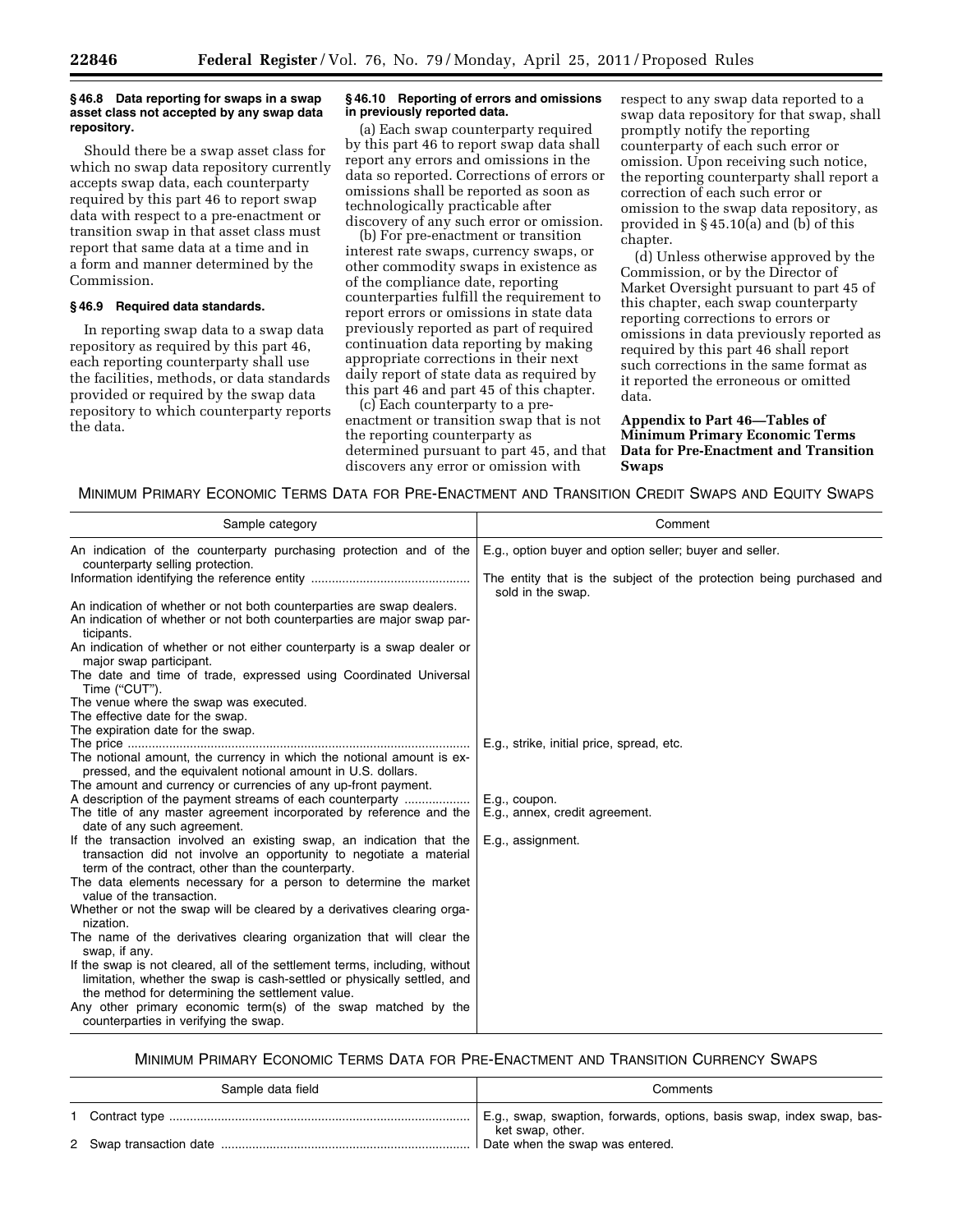Ξ

# MINIMUM PRIMARY ECONOMIC TERMS DATA FOR PRE-ENACTMENT AND TRANSITION CURRENCY SWAPS—Continued

| Sample data field                                                                                                                                                                                                  | Comments                                                                                                                                                                                                                                                                                                                                                                                 |
|--------------------------------------------------------------------------------------------------------------------------------------------------------------------------------------------------------------------|------------------------------------------------------------------------------------------------------------------------------------------------------------------------------------------------------------------------------------------------------------------------------------------------------------------------------------------------------------------------------------------|
| 7 Settlement agent of the reporting counterparty<br>8 Settlement agent of the non-reporting counterparty<br>Any other primary economic term(s) of the swap matched by the<br>counterparties in verifying the swap. | International Organization for Standardization Code.<br>International Organization for Standardization Code.<br>For currency one.<br>For currency two.<br>ID of the settlement agent.<br>ID of the settlement agent.<br>If applicable.<br>At the moment of trade/agreement.<br>At the moment of trade/agreement, if applicable.<br>Cash or physical.<br>Expiration date of the contract. |

# MINIMUM PRIMARY ECONOMIC TERMS DATA FOR PRE-ENACTMENT AND TRANSITION INTEREST RATE SWAPS

|                                  | Sample data field                                                                                                                                            | Comment                                                                                                                                                                                                                                                                                                                                           |
|----------------------------------|--------------------------------------------------------------------------------------------------------------------------------------------------------------|---------------------------------------------------------------------------------------------------------------------------------------------------------------------------------------------------------------------------------------------------------------------------------------------------------------------------------------------------|
| 3<br>4<br>5<br>6                 |                                                                                                                                                              | E.g., swap, swaption, option, basis swap, index swap, etc.<br>Date when the swap was entered.<br>Effective date of the contract.<br>Expiration date of the contract.<br>The current active notional in local currency.<br>International Organization for Standardization code of the notional cur-<br>rency.                                      |
| 7<br>8                           |                                                                                                                                                              | The second notional amount (e.g., receiver leg).<br>International Organization for Standardization code of the notional cur-<br>rency.                                                                                                                                                                                                            |
| 10<br>11                         |                                                                                                                                                              | Is the reporting party a fixed rate payer? Yes/No/Not applicable.<br>How often will the payments on fixed leg be made.<br>For swaps—if the principal is paying or receiving the fixed rate. For<br>float-to-float and fixed-to-fixed swaps, it is unspecified. For non-swap<br>instruments and swaptions, the instrument that was bought or sold. |
| 12<br>13<br>14<br>15<br>16<br>17 | Fixed rate.<br>Fixed rate day count fraction.<br>Floating rate payment frequency.<br>Floating rate reset frequency.<br>Floating rate index name/rate period. | E.g., put, call, straddle.                                                                                                                                                                                                                                                                                                                        |
| 18<br>19                         | Any other primary economic term(s) of the swap matched by the<br>counterparties in verifying the swap.                                                       | If two floating legs, report what is paid.<br>If two floating legs, report what is received.                                                                                                                                                                                                                                                      |

# MINIMUM PRIMARY ECONOMIC TERMS DATA FOR PRE-ENACTMENT AND TRANSITION OTHER COMMODITY SWAPS

|    | Sample data field                                                                                      | Comment                                                                                                                                                                                                                                                                                                                                                                                                                                         |
|----|--------------------------------------------------------------------------------------------------------|-------------------------------------------------------------------------------------------------------------------------------------------------------------------------------------------------------------------------------------------------------------------------------------------------------------------------------------------------------------------------------------------------------------------------------------------------|
| 5. |                                                                                                        | E.g., swap, swaption, option, etc.<br>Date when the swap was entered.<br>The unit of measure applicable for the quantity on the swap.<br>Predetermined start date from which payments will be exchanged.<br>Predetermined end date from which payments will be exchanged.<br>The published price as paid by the buyer.<br>The published price as paid by the seller.<br>Party purchasing product, e.g. payer of the fixed price (for swaps), or |
|    |                                                                                                        | payer of the floating price (for put swaption), or payer of the fixed<br>price (for call swaption).<br>Party offering product, e.g. payer of the floating price (for swaps),<br>payer of the fixed price (for put swaption), or payer of the floating<br>price (for call swaption).                                                                                                                                                             |
|    | Any other primary economic term(s) of the swap matched by the<br>counterparties in verifying the swap. | E.g., fixed price, the heat rate value, etc.<br>The unit of measure applicable for the price on the transaction.<br>E.g., the grade of oil or refined product being delivered.                                                                                                                                                                                                                                                                  |